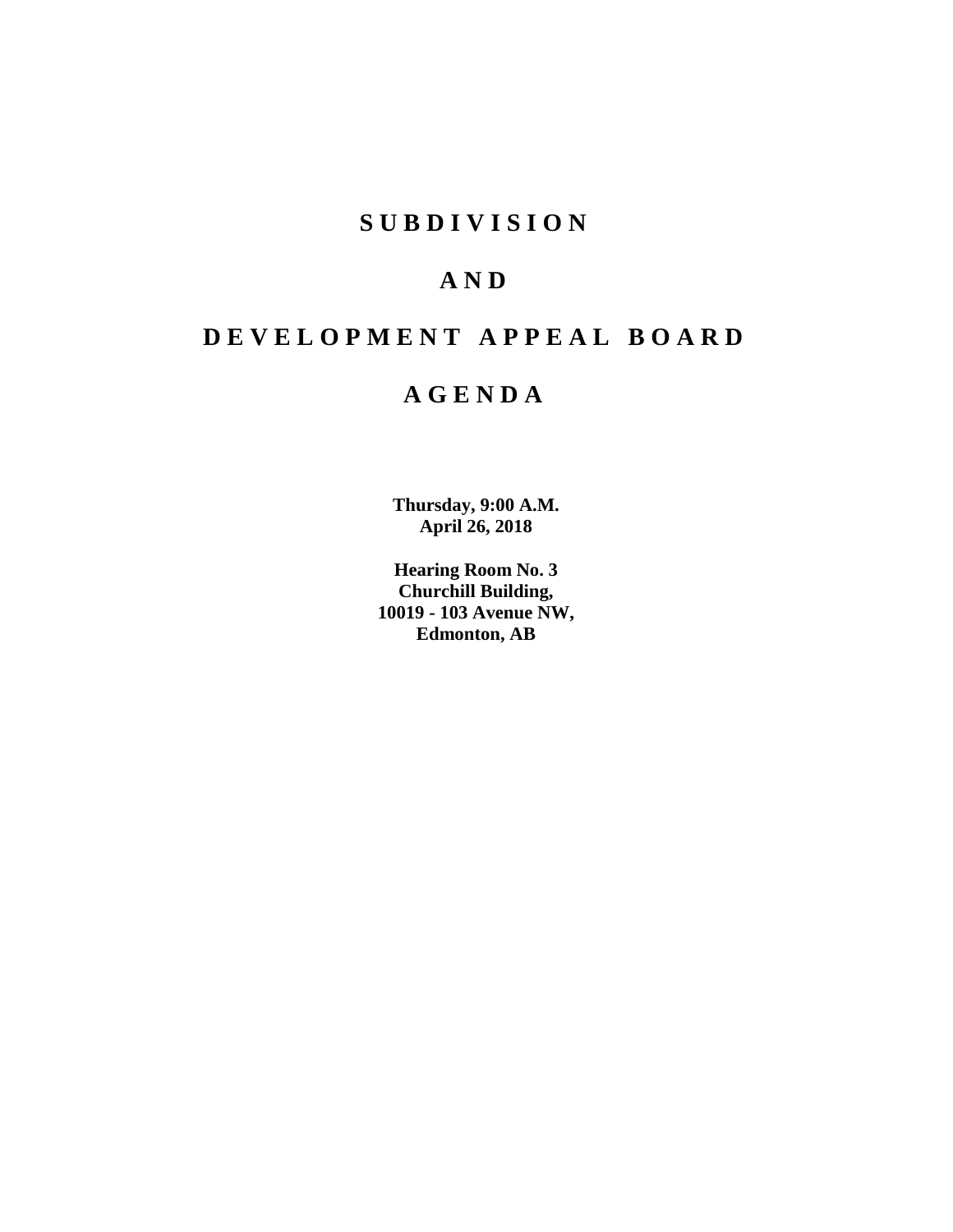# **SUBDIVISION AND DEVELOPMENT APPEAL BOARD HEARING ROOM NO. 3**

|   | 9:00 A.M.                                                                                                                              | SDAB-D-18-060 | Construct a Garden Suite (9.45 metres by 8.83<br>metres) with second storey balcony and to<br>demolish an existing Accessory Building<br>(detached Garage)<br>14605 - 110A Avenue NW<br>Project No.: 269061810-001 |  |
|---|----------------------------------------------------------------------------------------------------------------------------------------|---------------|--------------------------------------------------------------------------------------------------------------------------------------------------------------------------------------------------------------------|--|
| H | $10:30$ A.M.                                                                                                                           | SDAB-D-18-061 | Convert a Semi-detached House to 4 Dwellings<br>of Apartment Housing.                                                                                                                                              |  |
|   |                                                                                                                                        |               | 10016 - 153 Street NW<br>Project No.: 231617877-002                                                                                                                                                                |  |
|   | NOTE:<br>Unless otherwise stated, all references to "Section numbers" refer to<br>the authority under the Edmonton Zoning Bylaw 12800. |               |                                                                                                                                                                                                                    |  |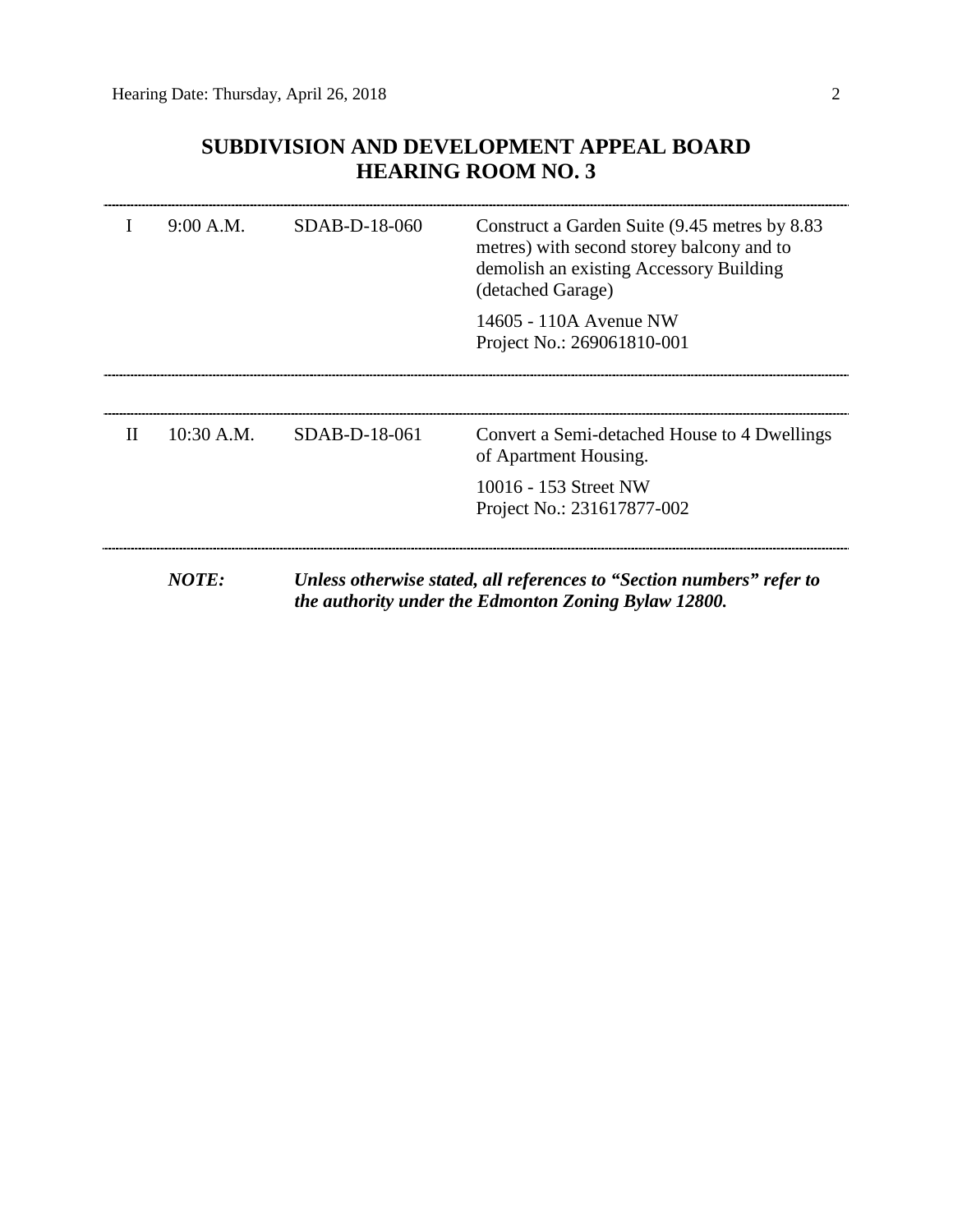| ITEM I: 9:00 A.M. |                                                        | FILE: SDAB-D-18-060                                                                                                                                        |
|-------------------|--------------------------------------------------------|------------------------------------------------------------------------------------------------------------------------------------------------------------|
|                   | AN APPEAL FROM THE DECISION OF THE DEVELOPMENT OFFICER |                                                                                                                                                            |
|                   | <b>APPELLANT:</b>                                      |                                                                                                                                                            |
|                   | <b>APPLICATION NO.:</b>                                | 269061810-001                                                                                                                                              |
|                   | <b>APPLICATION TO:</b>                                 | Construct a Garden Suite (9.45 metres by<br>8.83 metres) with second storey balcony<br>and to demolish an existing Accessory<br>Building (detached Garage) |
|                   | <b>DECISION OF THE</b><br>DEVELOPMENT AUTHORITY:       | Refused                                                                                                                                                    |
|                   | <b>DECISION DATE:</b>                                  | March 28, 2018                                                                                                                                             |
|                   | <b>DATE OF APPEAL:</b>                                 | April 2, 2018                                                                                                                                              |
|                   | <b>MUNICIPAL DESCRIPTION</b><br>OF SUBJECT PROPERTY:   | 14605 - 110A Avenue NW                                                                                                                                     |
|                   | <b>LEGAL DESCRIPTION:</b>                              | Plan 5887HW Blk 19 Lot 45                                                                                                                                  |
|                   | ZONE:                                                  | RF1-Single Detached Residential Zone                                                                                                                       |
|                   | <b>OVERLAY:</b>                                        | Mature Neighbourhood Overlay                                                                                                                               |
|                   | <b>STATUTORY PLAN:</b>                                 | N/A                                                                                                                                                        |
|                   |                                                        |                                                                                                                                                            |

*Grounds for Appeal*

The Appellant provided the following reasons for appealing the decision of the Development Authority:

On March 28, 2018, the development permit application for this Garden Suite was REFUSED. Please consider to APPROVE the development permit for including reasons below:

1. Approving the suite build as is provides the opportunity for Peter and Jane to age healthy – mind body and spirit - in place. Their 40+ years in this one and only home together including some ongoing health concerns are showing that, aging in a place they know, with the opportunity for family to join them and help care for them will significantly contribute to their quality of life. Given the current garden suite specs for mature neighbourhoods, to build a suite that can accommodate their current and future health and wellness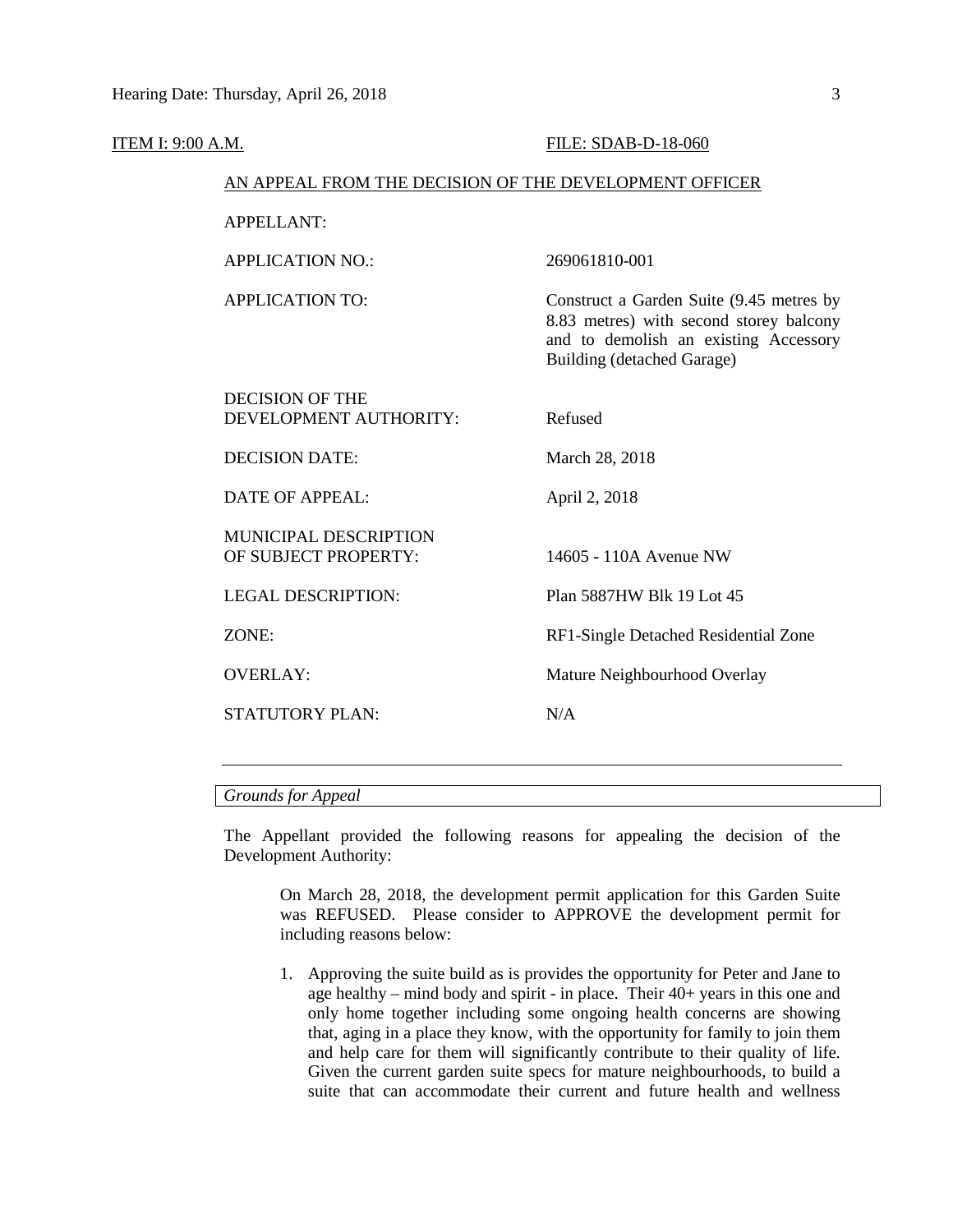- 2. This lot is on a corner and to build a garden suite here and accommodate parking, it is necessary to build the suite facing the road rather than the lane.
- 3. A garden suite with a difference of less than  $1m<sup>2</sup>$  in area is currently under construction in McQueen.
- 4. To build this suite contributes to the City of Edmonton's goals to densify without upsetting the neighbours. The proposed suite has done better than avoid upsetting neighbours. Our verbal feedback has included only positive comments about the design and 10+ letters of support have been signed by neighbours within 60m of the proposed building project.

## *General Matters*

# **Appeal Information:**

The *Municipal Government Act*, RSA 2000, c M-26 states the following:

## **Grounds for Appeal**

**685(1)** If a development authority

- (a) fails or refuses to issue a development permit to a person,
- (b) issues a development permit subject to conditions, or
- (c) issues an order under section 645,

the person applying for the permit or affected by the order under section 645 may appeal to the subdivision and development appeal board.

**(2)** In addition to an applicant under subsection (1), any person affected by an order, decision or development permit made or issued by a development authority may appeal to the subdivision and development appeal board.

# **Appeals**

**686(1)** A development appeal to a subdivision and development appeal board is commenced by filing a notice of the appeal, containing reasons, with the board,

- (a) in the case of an appeal made by a person referred to in section 685(1)
	- (i) with respect to an application for a development permit,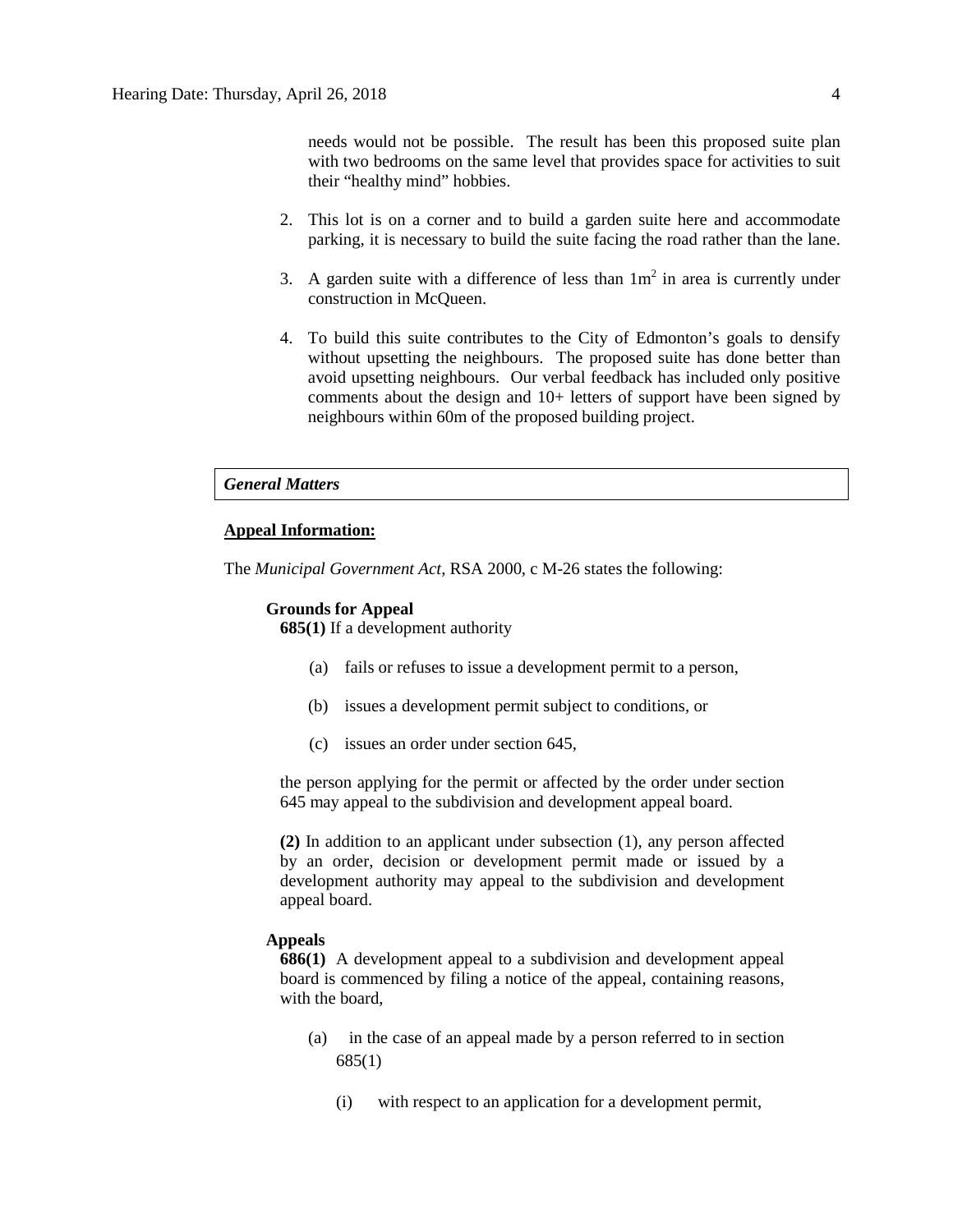- (A) within 21 days after the date on which the decision is made under section 642, or
- (B) if no decision is made with respect to the application within the 40-day period, or within any extension of that period under section 684, within 21 days after the date the period or extension expires,

or

- (ii) with respect to an order under section 645, within 21 days after the date on which the order is made, or
- (b) in the case of an appeal made by a person referred to in section 685(2), within 21 days after the date on which the notice of the issuance of the permit was given in accordance with the land use bylaw.

#### **Hearing and Decision**

**687(3)** In determining an appeal, the subdivision and development appeal board

- (a.1) must comply with the land use policies;
- (a.2) subject to section 638, must comply with any applicable statutory plans;
- (a.3) subject to clause (d), must comply with any land use bylaw in effect;

…

- (c) may confirm, revoke or vary the order, decision or development permit or any condition attached to any of them or make or substitute an order, decision or permit of its own;
- (d) may make an order or decision or issue or confirm the issue of a development permit even though the proposed development does not comply with the land use bylaw if, in its opinion,
	- (i) the proposed development would not
		- (A) unduly interfere with the amenities of the neighbourhood, or
		- (B) materially interfere with or affect the use, enjoyment or value of neighbouring parcels of land,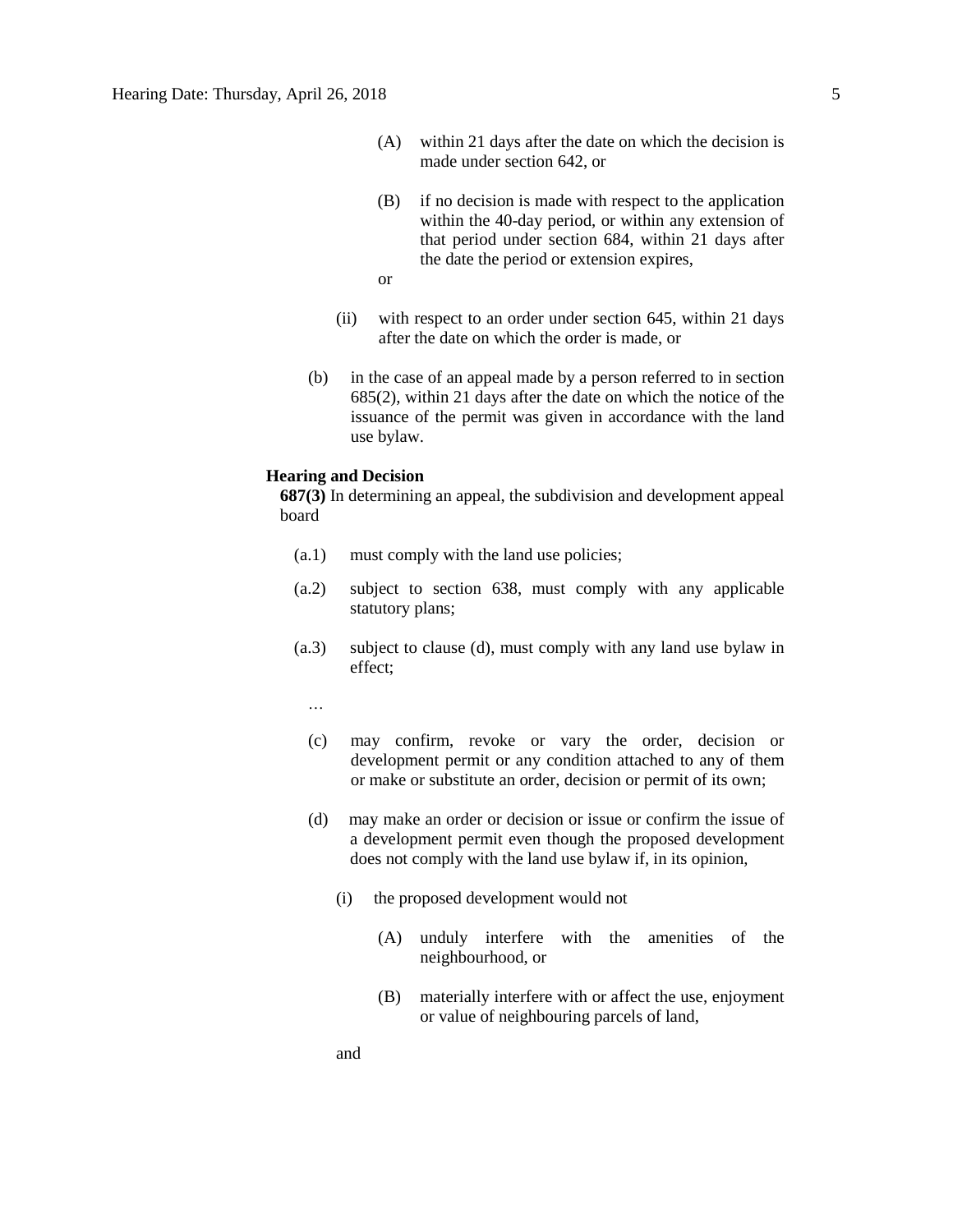(ii) the proposed development conforms with the use prescribed for that land or building in the land use bylaw.

#### **General Provisions from the** *Edmonton Zoning Bylaw:*

# Under Section 110.2(1), **Garden Suites** is a **Permitted Use** in the **(RF1) Single Detached Residential Zone**.

Under Section 7.2(1), **Garden Suite** means an Accessory building containing a Dwelling, which is located separate from the principal Use which is Single Detached Housing, and which may contain a Parking Area. A Garden Suite has cooking facilities, food preparation, sleeping and sanitary facilities which are separate from those of the principal Dwelling located on the Site. This Use Class does not include Secondary Suites, Blatchford Lane Suites, or Blatchford Accessory Suites.

Section 110.1 states the **General Purpose** of the **(RF1) Single Detached Residential Zone** is to provide for Single Detached Housing while allowing other forms of small scale housing in the form of Secondary Suites, and Garden Suites, as well as Semidetached Housing and Duplex Housing under certain conditions.

Section 814.1 states that the **General Purpose** of the **Mature Neighbourhood Overlay** is to regulate residential development in Edmonton's mature residential neighbourhoods, while responding to the context of surrounding development, maintaining the pedestrianoriented design of the streetscape, and to provide an opportunity for consultation by gathering input from affected parties on the impact of a proposed variance to the Overlay regulations.

#### *Driveway*

Section 814.3(17) states regardless of whether a Site has existing vehicular access from a public roadway, other than a Lane, no such access shall be permitted to continue where an Abutting Lane exists.

# **Development Officer's Determination**

1. Driveway - The driveway is located off of 110A Avenue (flanking) instead of the alley (Section 814.3.17)

## *Floor Area*

Section 87.4 states the maximum total Floor Area for a Garden Suite shall be 120 square metres.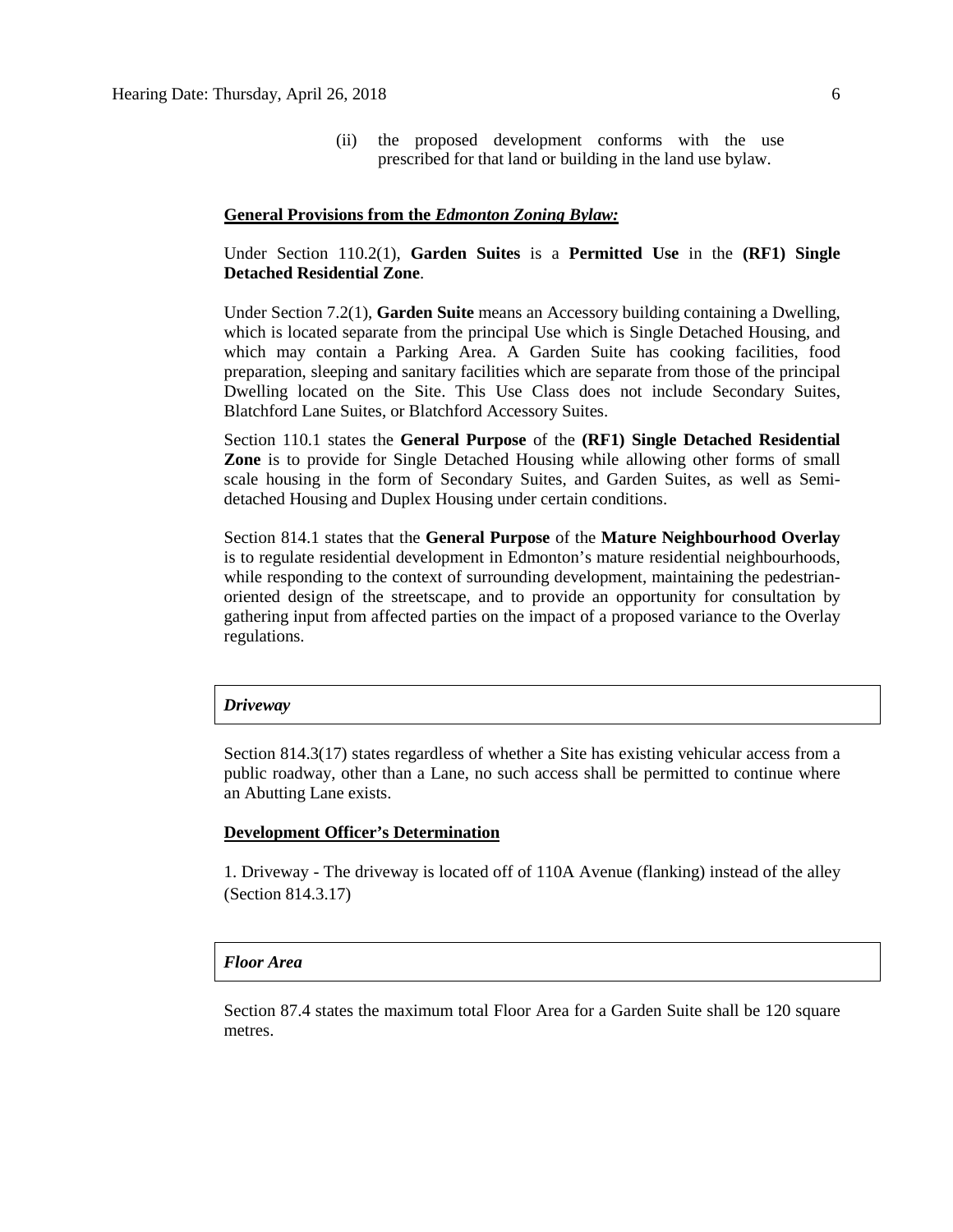### **Development Officer's Determination**

2. Floor Area - The proposed total Floor Area is 167.04m2, instead of 120m2 (Reference Section 87.4)

# *Floor Area*

**Section 87.5 states Floor Area for Dwelling space in a Garden Suite shall be provided in accordance with the following:**

- a. for the purposes of this regulation, Floor Area shall exclude Parking Areas within the Garden Suite, up to [4](javascript:BSSCPopup() square metres of the area covered by stairways, and up to [6](javascript:BSSCPopup() square metres of the area covered by elevators and any associated landing area;
- **b. the maximum Floor Area shall b[e 75 square](javascript:BSSCPopup() metres;**
- c. the minimum Floor Area shall be30 square metres.
- **d. in the [RF1,](javascript:BSSCPopup() [RF2,](javascript:BSSCPopup() [RF3,](javascript:BSSCPopup() [RF4,](javascript:BSSCPopup() [RF5,](javascript:BSSCPopup() [RF6,](javascript:BSSCPopup() [RA7,](javascript:BSSCPopup() [RA8,](javascript:BSSCPopup() and [RA9](javascript:BSSCPopup() Zones, the maximum Second Storey Floor Area shall be [50](javascript:BSSCPopup() square metres; and**
- e. in all other Zones, the maximum Second Storey Floor Area shall be [60](javascript:BSSCPopup() square metres.

#### **Development Officer's Determination**

- 3. Floor Area The total Dwelling Area for the Garden Suite is 87.6m2, instead of 75m2 (Reference Section 87.5(b))
- 4. Floor Area The Second Storey Floor Area is 78.63m2, instead of 50m2 (Reference Section  $87.5(d)$ )

# *Community Consultation*

Section 814.5 states the following:

- 1. When the Development Officer receives a Development Permit Application for a new principal building, new Garage Suite, or new Garden Suite that does not comply with any regulation contained within this Overlay, or receives a Development Permit for alterations to an existing structure that require a variance to Section 814.3(1), 814.3(3), 814.3(5) or 814.3(9) of this Overlay:
	- a. the Development Officer shall send notice, to the recipient parties specified in Table 814.5(2), to outline any requested variances to the Overlay and solicit comments directly related to the proposed variance;
	- b. the Development Officer shall not render a decision on the Development Permit application until 21 days after notice has been sent, unless the Development Officer receives feedback from the specified affected parties in accordance with Table 814.5(2); and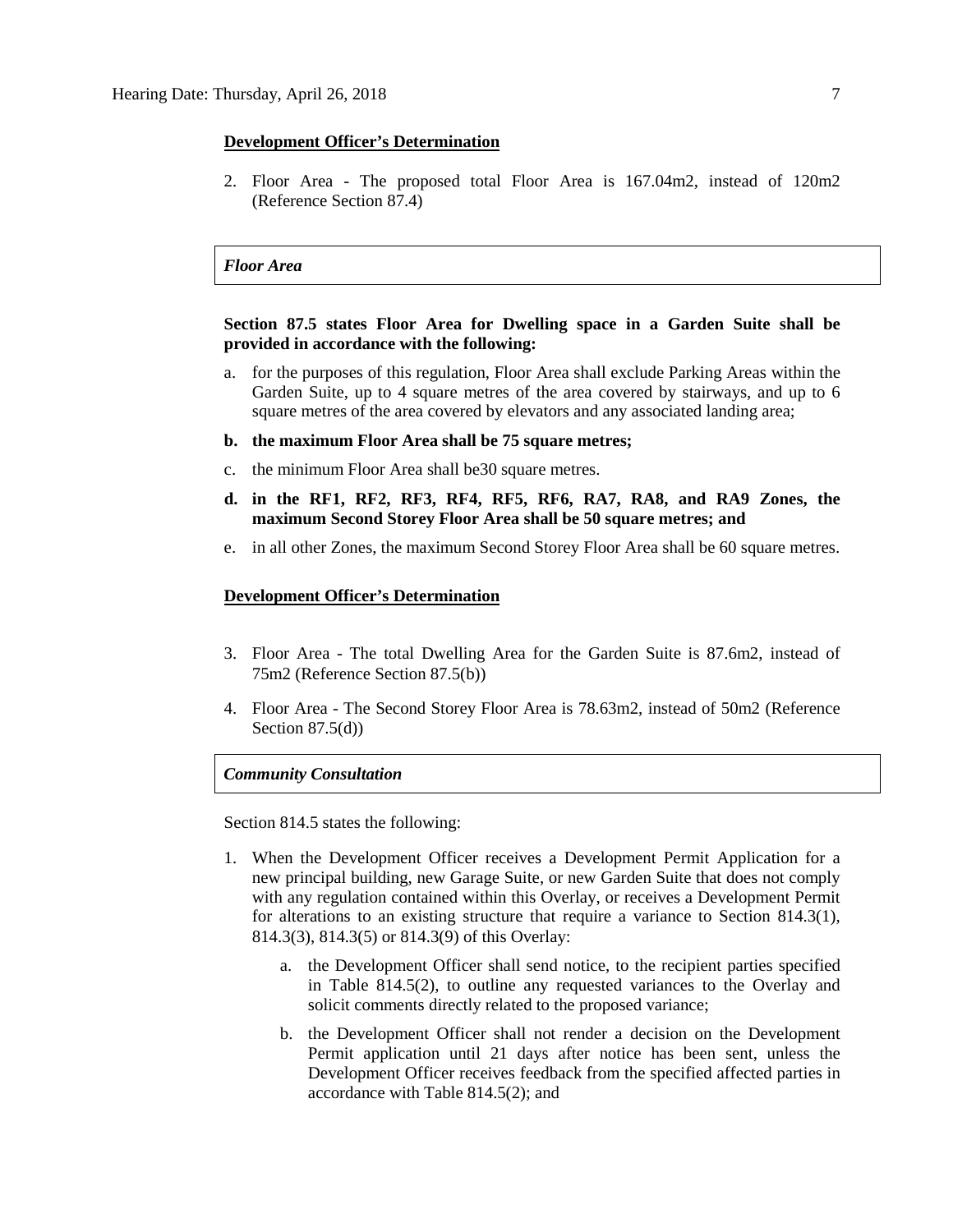c. the Development Officer shall consider any comments directly related to the proposed variance when determining whether to approve the Development Permit Application in accordance with Sections 11.2 and 11.3.

| Table 814.5(2)                        |                                                                                                                                                                                                                    |                                                                                                                                                                                                                           |                                                                             |  |  |  |
|---------------------------------------|--------------------------------------------------------------------------------------------------------------------------------------------------------------------------------------------------------------------|---------------------------------------------------------------------------------------------------------------------------------------------------------------------------------------------------------------------------|-----------------------------------------------------------------------------|--|--|--|
| Tier<br><b>Recipient Parties</b><br># |                                                                                                                                                                                                                    | <b>Affected Parties</b>                                                                                                                                                                                                   | <b>Regulation of this</b><br><b>Overlay Proposed to be</b><br><b>Varied</b> |  |  |  |
| Tier 1                                | The municipal address and<br>assessed owners of the land<br>wholly or partially located<br>within a distance of 60.0 m of<br>the Site of the proposed<br>development and the President<br>of each Community League | The assessed owners of<br>the land wholly<br><sub>or</sub><br>partially located within a<br>distance of $60.0$ m of the<br>Site of the proposed<br>development and the<br>President of<br>each<br><b>Community League</b> | $814.3(17)$ – Driveway Access                                               |  |  |  |

# Notice to Applicant/Appellant

Provincial legislation requires that the Subdivision and Development Appeal Board issue its official decision in writing within fifteen days of the conclusion of the hearing. Bylaw No. 11136 requires that a verbal announcement of the Board's decision shall be made at the conclusion of the hearing of an appeal, but the verbal decision is not final nor binding on the Board until the decision has been given in writing in accordance with the *Municipal Government Act.*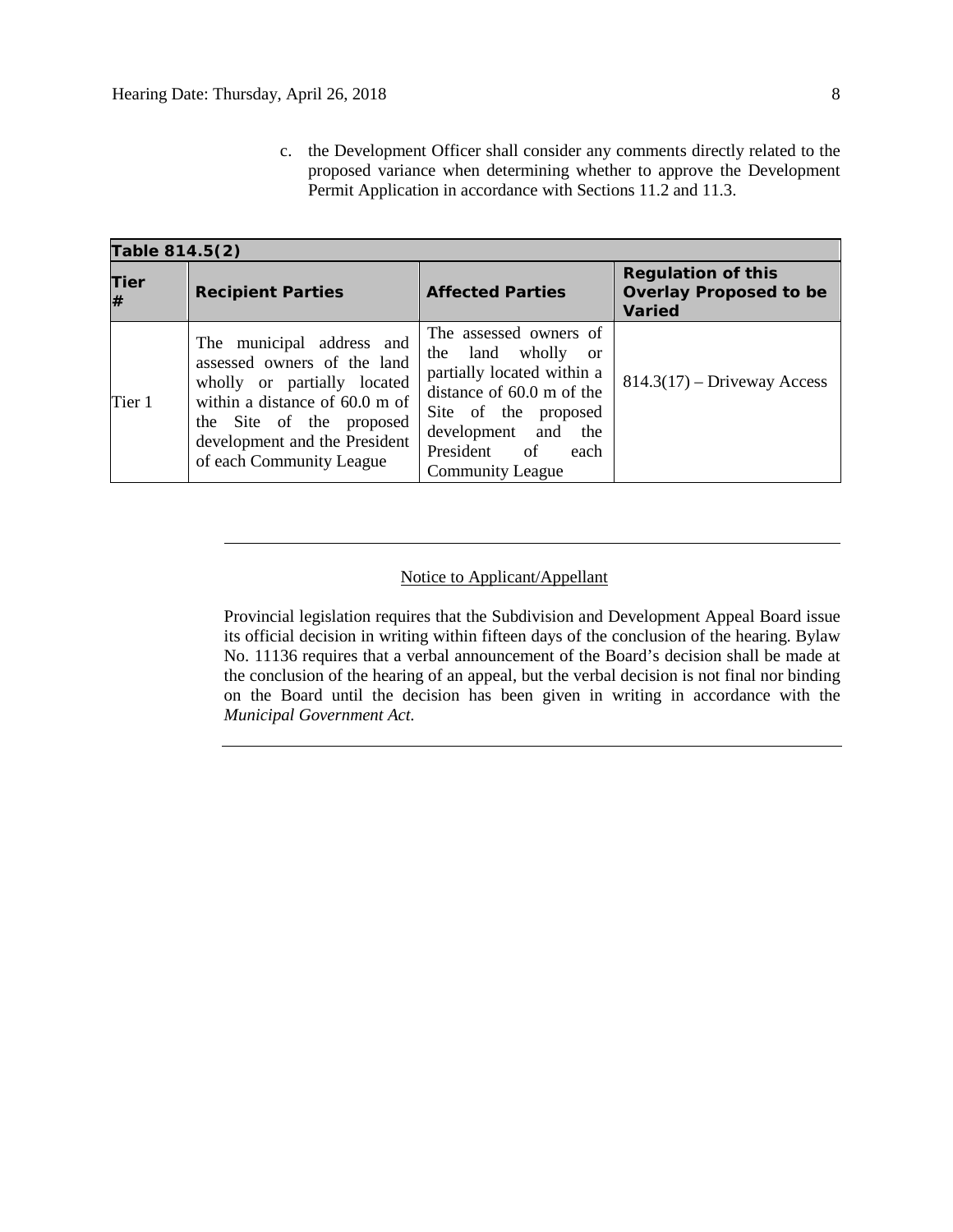| THE CITY OF<br><b>ionton</b>                                                                                                           | Project Number: 269061810-001<br><b>Application Date:</b><br>NOV 30, 2017<br>Printed:<br>March 28, 2018 at 3:09 PM<br><b>Application for</b><br>Page:<br>1 of 2                                                                                                                  |  |  |  |  |  |
|----------------------------------------------------------------------------------------------------------------------------------------|----------------------------------------------------------------------------------------------------------------------------------------------------------------------------------------------------------------------------------------------------------------------------------|--|--|--|--|--|
| <b>House Development and Building Permit</b>                                                                                           |                                                                                                                                                                                                                                                                                  |  |  |  |  |  |
| Act RSA 2000, Safety Codes Act Permit Regulation, Alberta Building Code and City of Edmonton Bylaw 15894 Safety Codes Permit<br>Bylaw. | This document is a record of a Development Permit and/or Building Permit application, and a record of the decision for the undertaking<br>described below, subject to the limitations and conditions of this permit, of the Edmonton Zoning Bylaw 12800 as amended, Safety Codes |  |  |  |  |  |
| Applicant                                                                                                                              | Property Address(es) and Legal Description(s)                                                                                                                                                                                                                                    |  |  |  |  |  |
|                                                                                                                                        | 14605 - 110A AVENUE NW                                                                                                                                                                                                                                                           |  |  |  |  |  |
|                                                                                                                                        | Plan 5887HW Blk 19 Lot 45                                                                                                                                                                                                                                                        |  |  |  |  |  |
|                                                                                                                                        | Location(s) of Work                                                                                                                                                                                                                                                              |  |  |  |  |  |
|                                                                                                                                        | Suite:<br>14605 - 110A AVENUE NW                                                                                                                                                                                                                                                 |  |  |  |  |  |
|                                                                                                                                        | Entryway: 14605 - 110A AVENUE NW                                                                                                                                                                                                                                                 |  |  |  |  |  |
|                                                                                                                                        |                                                                                                                                                                                                                                                                                  |  |  |  |  |  |
|                                                                                                                                        | Building: 14605 - 110A AVENUE NW                                                                                                                                                                                                                                                 |  |  |  |  |  |
| <b>Scope of Application</b><br>Garage)                                                                                                 | To construct a Garden Suite (9.45m x 8.83m) with second storey balcony and to demolish an existing Accessory Buidling (detached                                                                                                                                                  |  |  |  |  |  |
| <b>Permit Details</b>                                                                                                                  |                                                                                                                                                                                                                                                                                  |  |  |  |  |  |
|                                                                                                                                        |                                                                                                                                                                                                                                                                                  |  |  |  |  |  |
| Affected Floor Area (sq. ft.): 840<br><b>Class of Permit:</b>                                                                          | Building Height to Midpoint (m):<br>Dwelling Type: Garden Suite                                                                                                                                                                                                                  |  |  |  |  |  |
| Front Yard (m):                                                                                                                        | Home Design Type: 2-storey                                                                                                                                                                                                                                                       |  |  |  |  |  |
| Rear Yard (m):                                                                                                                         | Secondary Suite Included ?: N                                                                                                                                                                                                                                                    |  |  |  |  |  |
| Side Yard, left (m):                                                                                                                   | Side Yard, right (m):                                                                                                                                                                                                                                                            |  |  |  |  |  |
| Site Area (sq. m.):                                                                                                                    | Site Depth (m):                                                                                                                                                                                                                                                                  |  |  |  |  |  |
| Site Width (m):                                                                                                                        | Stat. Plan Overlay/Annex Area: Mature Neighbourhood<br>Overlay                                                                                                                                                                                                                   |  |  |  |  |  |
| I/We certify that the above noted details are correct.                                                                                 |                                                                                                                                                                                                                                                                                  |  |  |  |  |  |
| Applicant signature:                                                                                                                   |                                                                                                                                                                                                                                                                                  |  |  |  |  |  |
| <b>Development Application Decision</b><br>Refused<br><b>Reason for Refusal</b>                                                        |                                                                                                                                                                                                                                                                                  |  |  |  |  |  |
| 1. Driveway - The driveway is located off of 110A Avenue (flanking) instead of the alley (Section 814.3.17)                            |                                                                                                                                                                                                                                                                                  |  |  |  |  |  |
| 2. Floor Area - The proposed total Floor Area is 167.04m2, instead of 120m2 (Refrence Section 87.4)                                    |                                                                                                                                                                                                                                                                                  |  |  |  |  |  |
|                                                                                                                                        | 3. Floor Area - The total Dwelling Area for the Garden Suite is 87.6m2, instead of 75m2 (Refrence Section 87.5(b))                                                                                                                                                               |  |  |  |  |  |
| 4. Floor Area - The Second Storey Floor Area is 78.63m2, instead of 50m2 (Refrence Section 87.5(d))                                    |                                                                                                                                                                                                                                                                                  |  |  |  |  |  |
| <b>Rights of Appeal</b>                                                                                                                |                                                                                                                                                                                                                                                                                  |  |  |  |  |  |
| Chapter 24, Section 683 through 689 of the Municipal Government Amendment Act.                                                         | The Applicant has the right of appeal within 14 days of receiving notice of the Development Application Decision, as outlined in                                                                                                                                                 |  |  |  |  |  |
| <b>Issue Date:</b> Mar 28, 2018<br>Development Authority: LANGILLE, BRANDON                                                            | Signature:                                                                                                                                                                                                                                                                       |  |  |  |  |  |
| Fees                                                                                                                                   |                                                                                                                                                                                                                                                                                  |  |  |  |  |  |
|                                                                                                                                        |                                                                                                                                                                                                                                                                                  |  |  |  |  |  |
|                                                                                                                                        | THIS IS NOT A PERMIT                                                                                                                                                                                                                                                             |  |  |  |  |  |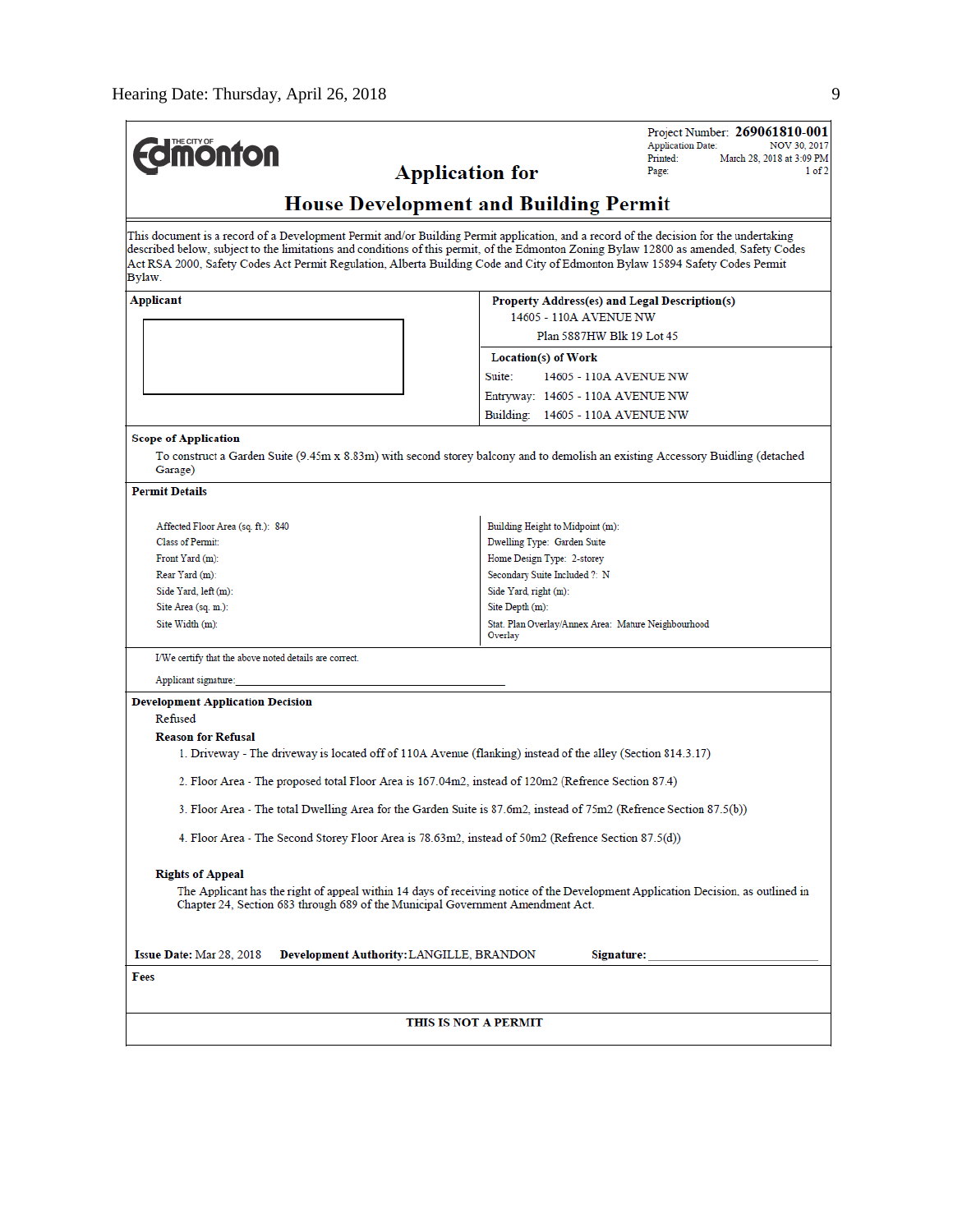| <b><i><u><u>monton</u></u></i></b>           | <b>Application for</b> |                    | <b>Application Date:</b><br>Printed:<br>Page: | Project Number: 269061810-001<br>NOV 30, 2017<br>March 28, 2018 at 3:09 PM<br>$2$ of $2$ |  |  |  |
|----------------------------------------------|------------------------|--------------------|-----------------------------------------------|------------------------------------------------------------------------------------------|--|--|--|
| <b>House Development and Building Permit</b> |                        |                    |                                               |                                                                                          |  |  |  |
| Fees                                         |                        |                    |                                               |                                                                                          |  |  |  |
|                                              | <b>Fee Amount</b>      | <b>Amount Paid</b> | Receipt#                                      | <b>Date Paid</b>                                                                         |  |  |  |
| Sanitary Sewer Trunk Fund                    | \$693.00               | \$693.00           | 04664154                                      | Nov 30, 2017                                                                             |  |  |  |
| <b>Building Permit Fee</b>                   | \$1,064.00             | \$1,064.00         | 04664154                                      | Nov 30, 2017                                                                             |  |  |  |
| Lot Grading Fee                              | \$140.00               | \$140.00           | 04664154                                      | Nov 30, 2017                                                                             |  |  |  |
| Development Permit Inspection Fee            | \$0.00                 | \$200.00           | 04664154                                      | Nov 30, 2017                                                                             |  |  |  |
| <b>Electrical Safety Codes Fee</b>           | \$13.42                | \$13.42            | 04664154                                      | Nov 30, 2017                                                                             |  |  |  |
| Water Usage Fee                              | \$25.41                | \$25.41            | 04664154                                      | Nov 30, 2017                                                                             |  |  |  |
| Electrical Fee (Service)                     | \$79.00                | \$79.00            | 04664154                                      | Nov 30, 2017                                                                             |  |  |  |
| Safety Codes Fee                             | \$42.56                | \$42.56            | 04664154                                      | Nov 30, 2017                                                                             |  |  |  |
| Electrical Fees (House)                      | \$223.00               | \$223.00           | 04664154                                      | Nov 30, 2017                                                                             |  |  |  |
| <b>Total GST Amount:</b>                     | \$0.00                 |                    |                                               |                                                                                          |  |  |  |
| <b>Totals for Permit:</b>                    | \$2,280.39             | \$2,480.39         |                                               |                                                                                          |  |  |  |
| (overpaid by (\$200.00))                     |                        |                    |                                               |                                                                                          |  |  |  |
|                                              |                        |                    |                                               |                                                                                          |  |  |  |
| THIS IS NOT A PERMIT                         |                        |                    |                                               |                                                                                          |  |  |  |
|                                              |                        |                    |                                               |                                                                                          |  |  |  |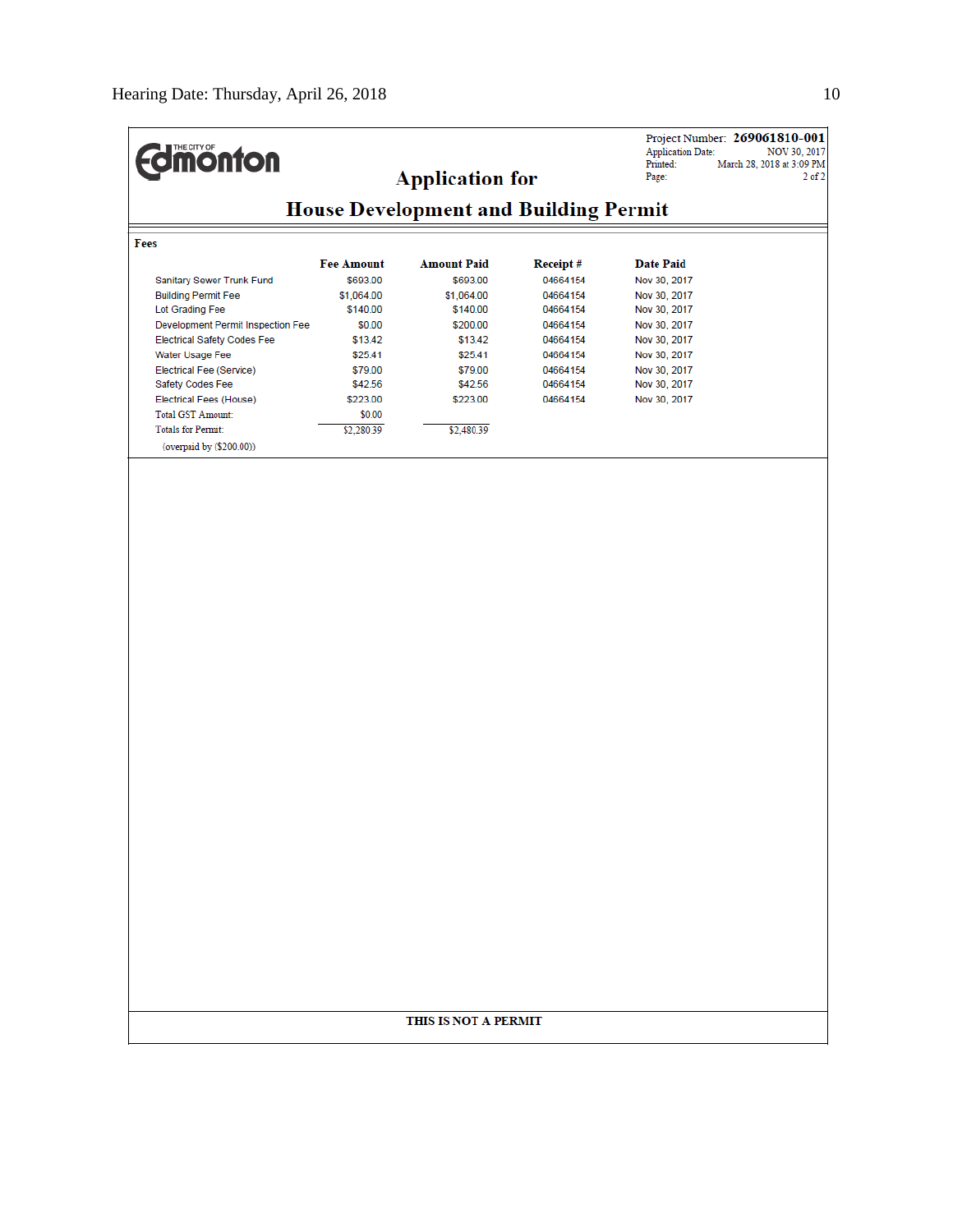

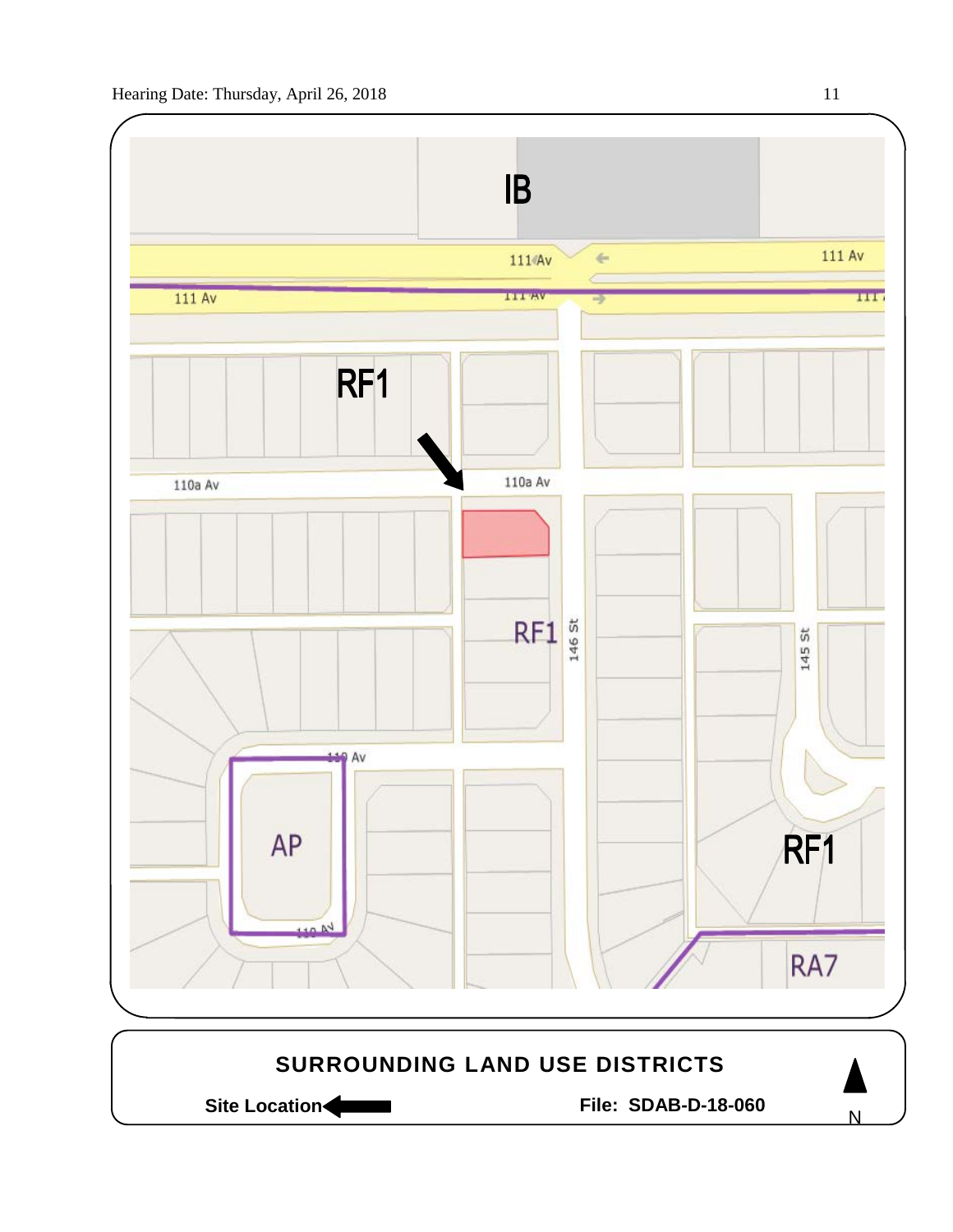# AN APPEAL FROM THE DECISION OF THE DEVELOPMENT OFFICER

APPELLANT:

APPLICATION NO.: 231617877-002

APPLICATION TO: Convert a Semi-detached House to 4

DECISION OF THE DEVELOPMENT AUTHORITY: Refused

DECISION DATE: March 5, 2018

DATE OF APPEAL: March 28, 2018

MUNICIPAL DESCRIPTION OF SUBJECT PROPERTY: 10016 - 153 Street NW

LEGAL DESCRIPTION: Plan 1978ET Blk 22 Lot 7

ZONE: RA7-Low Rise Apartment Zone

Dwellings of Apartment Housing

OVERLAY: Medium Scale Residential Infill Overlay

STATUTORY PLAN: Jasper Place Area Redevelopment Plan

*Grounds for Appeal*

The Appellant provided the following reasons for appealing the decision of the Development Authority:

We would like to apply for appeal for this project.

# *General Matters*

# **Appeal Information:**

**The Board is advised that the decision of approval by the Development Officer is dated March 5, 2018. The Notice of Appeal was filed on March 28, 2018.**

The *Municipal Government Act*, RSA 2000, c M-26 states the following:

**Grounds for Appeal 685(1)** If a development authority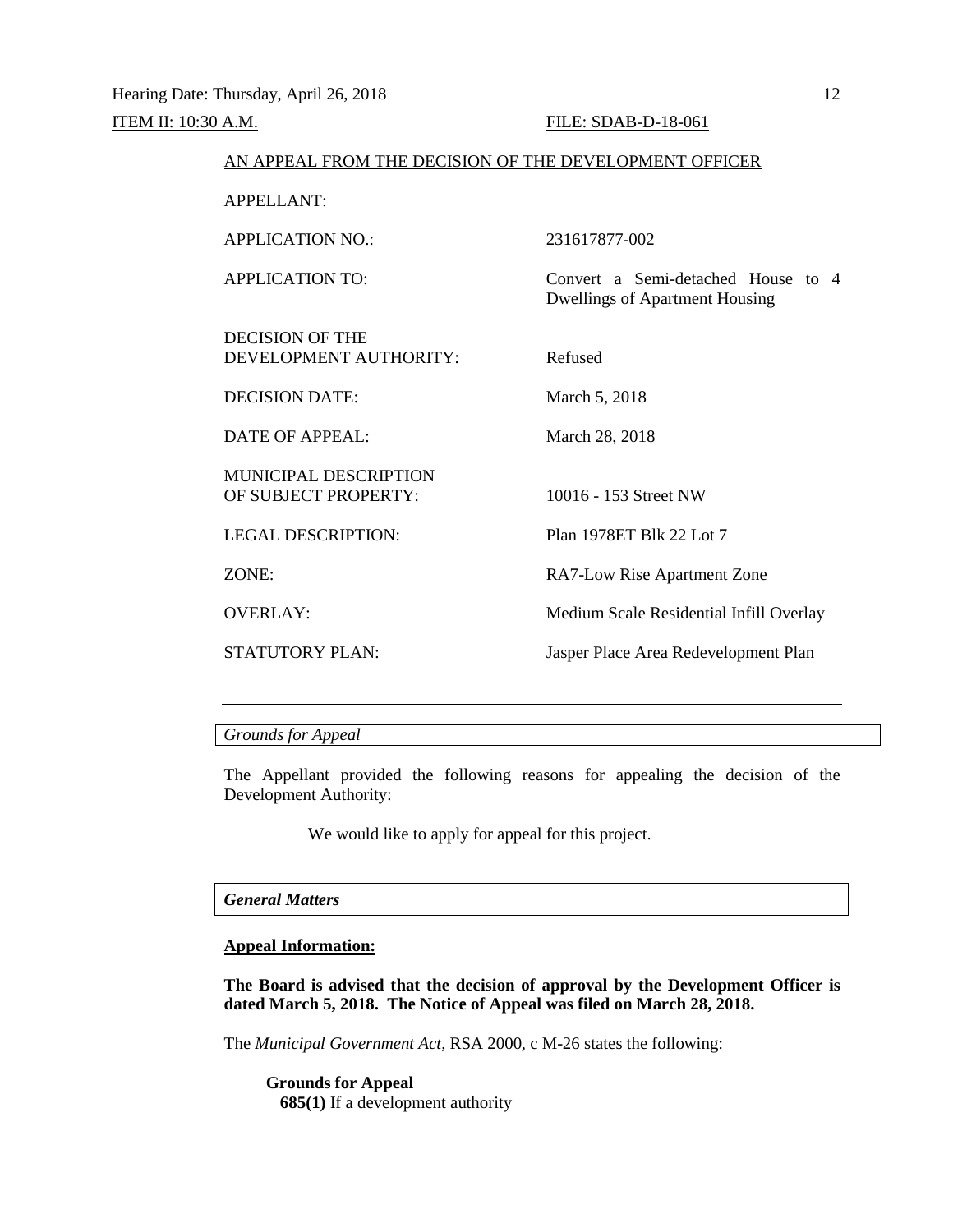- (a) fails or refuses to issue a development permit to a person,
- (b) issues a development permit subject to conditions, or
- (c) issues an order under section 645,

the person applying for the permit or affected by the order under section 645 may appeal to the subdivision and development appeal board.

**(2)** In addition to an applicant under subsection (1), any person affected by an order, decision or development permit made or issued by a development authority may appeal to the subdivision and development appeal board.

# **Appeals**

**686(1)** A development appeal to a subdivision and development appeal board is commenced by filing a notice of the appeal, containing reasons, with the board,

- (a) in the case of an appeal made by a person referred to in section 685(1)
	- (i) with respect to an application for a development permit,
		- (A) within 21 days after the date on which the decision is made under section 642, or
		- (B) if no decision is made with respect to the application within the 40-day period, or within any extension of that period under section 684, within 21 days after the date the period or extension expires,
		- or
	- (ii) with respect to an order under section 645, within 21 days after the date on which the order is made, or
- (b) in the case of an appeal made by a person referred to in section 685(2), within 21 days after the date on which the notice of the issuance of the permit was given in accordance with the land use bylaw.

#### **Hearing and Decision**

**687(3)** In determining an appeal, the subdivision and development appeal board

- (a.1) must comply with the land use policies;
- (a.2) subject to section 638, must comply with any applicable statutory plans;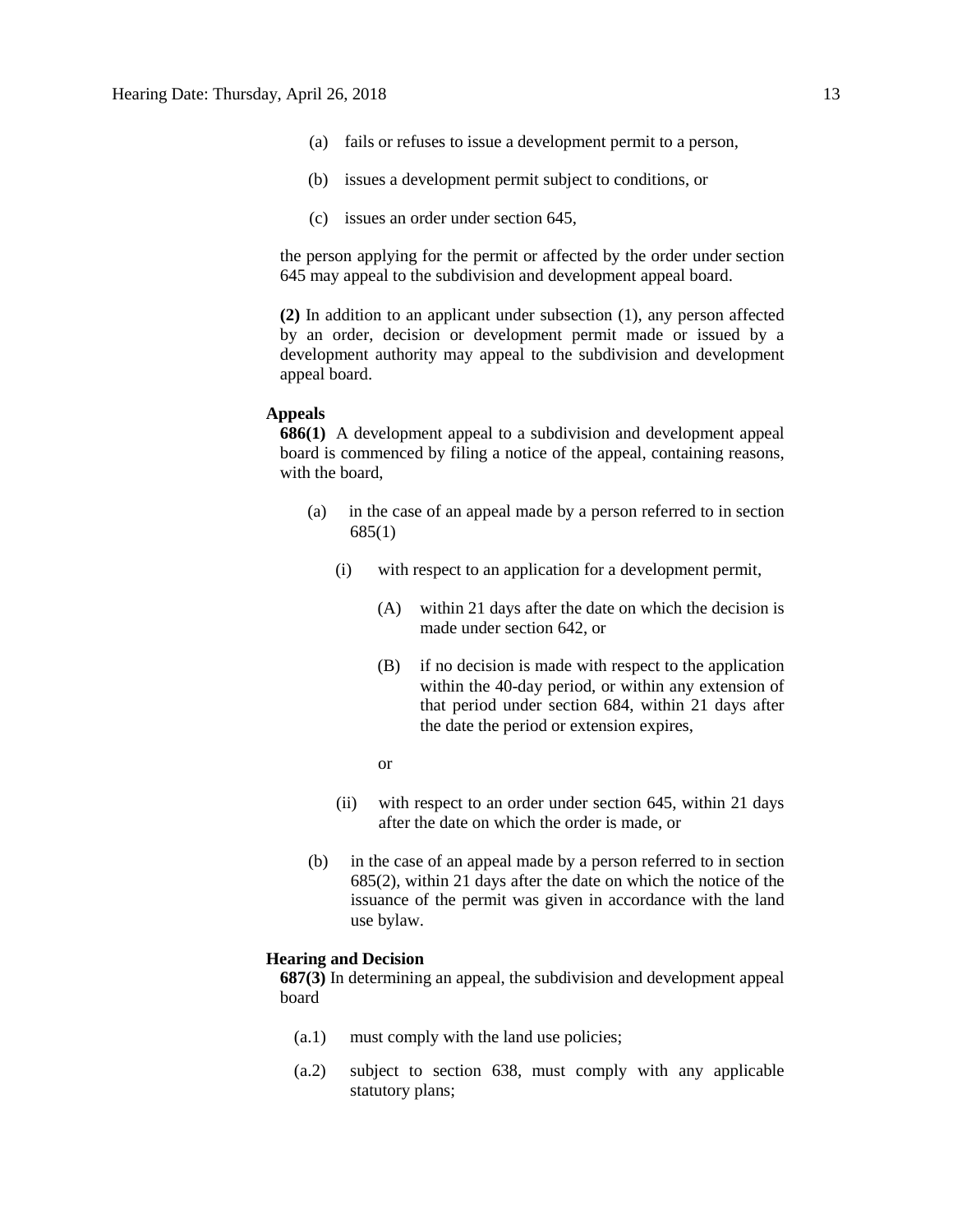- (a.3) subject to clause (d), must comply with any land use bylaw in effect;
	- …
	- (c) may confirm, revoke or vary the order, decision or development permit or any condition attached to any of them or make or substitute an order, decision or permit of its own;
	- (d) may make an order or decision or issue or confirm the issue of a development permit even though the proposed development does not comply with the land use bylaw if, in its opinion,
		- (i) the proposed development would not
			- (A) unduly interfere with the amenities of the neighbourhood, or
			- (B) materially interfere with or affect the use, enjoyment or value of neighbouring parcels of land,

and

(ii) the proposed development conforms with the use prescribed for that land or building in the land use bylaw.

## **General Provisions from the** *Edmonton Zoning Bylaw:*

Under Section 210.2(1), **Apartment Housing** is a **Permitted Use** in the **(RA7) Low Rise Apartment Zone**.

Under Section 7.2(1), **Apartment Housing** means development consisting of one or more Dwellings contained within a building in which the Dwellings are arranged in any horizontal or vertical configuration, which does not conform to the definition of any other Residential Use.

Section 210.1 states the **General Purpose** of the **(RA7) Low Rise Apartment Zone** is to provide a Zone for Low Rise Apartments.

Section 823.1 states that the **General Purpose** of the **Medium Scale Residential Infill Overlay** is to accommodate the development of medium-scale infill housing in Edmonton's mature residential neighbourhoods in a manner that ensures compatibility with adjacent properties while maintaining or enhancing a pedestrian-friendly streetscape.

#### *Site Area*

Section 210.4(3) states the minimum Site Area shall be 800 square metres.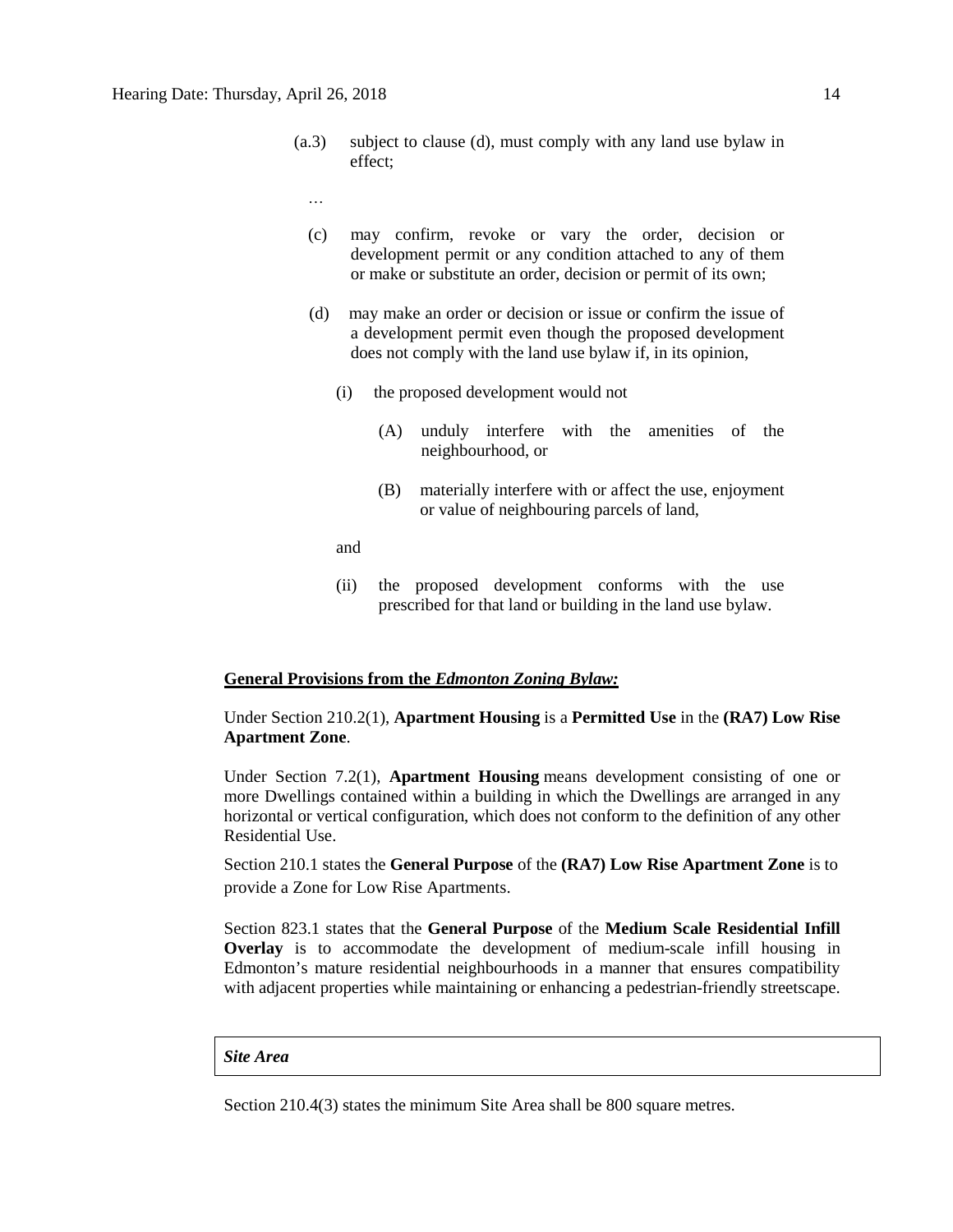## **Development Officer's Determination**

Site Area - The area of the site is 686.93 m2 instead of the minimum 800 m2 (Section 210.4.2)

## *Site Width*

Section 210.4(4) states the minimum Site Width shall be 20.0 metres.

# **Development Officer's Determination**

Site Width - The width of the site is 15.23 m instead of the minimum 20 m (Section 210.4.3)

# *Side Setbacks*

Section  $823.4(1)(d)$  states the minimum Side Setback shall be 3.0 metres except as provided in subsection  $823.3(1)(e)$ . Where the Side Yard abuts an arterial road, the minimum Side Setback shall be 4.5 metres. Separation Space and Privacy Zone as outlined in Section 48 of this Bylaw shall be reduced to accommodate these Side Setback requirements, except where a Principal Living Room Window faces an interior Side Yard.

## **Development Officer's Determination**

Side Setbacks for Apartment Housing- Setback on right side is 1.5 m and setback on left side is 1.46 m instead of the minimum 3 m on each sides (Section 823.4.1.d)

#### *Building Design*

Section 823.4(2)(a) states all ground Storey Apartment Dwellings adjacent to a public roadway other than a Lane shall have a private exterior entrance that fronts onto the roadway. Sliding patio doors shall not serve as this entrance.

#### **Development Officer's Determination**

Building Design- Entrances to lower level Dwellings are facing the side of the property instead of the public roadway (Section 823.4.2.a)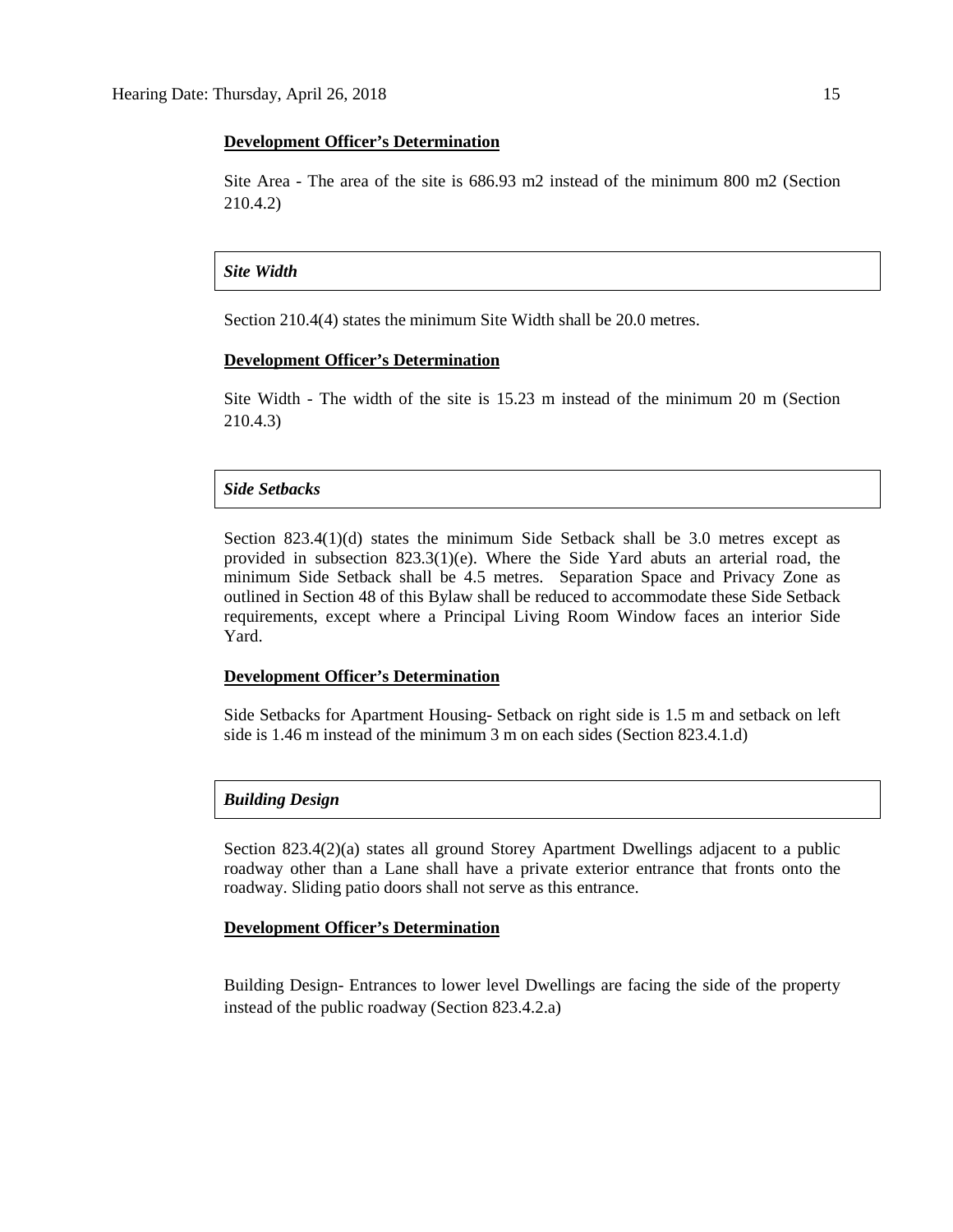# *Amenity Area*

**Section 210.4(10)** states Amenity Area shall be provided in accordance with Section 46 of this Bylaw.

**Section 210.4(11)** states a minimum Amenity Area of 7.5 square metres per Dwelling shall be provided.

# **46. Amenity Area**

- 1. Unless otherwise specified in this Bylaw, Amenity Area shall only be required for Row Housing, Stacked Row Housing, and Apartment Housing.
- 2. Unless otherwise specified in this Bylaw, Amenity Area shall be provided in accordance with Table 46(2)

| Table 46(2) Amenity Area Requirements                          |                  |                                                                                            |                                                                                                                                                   |  |  |  |
|----------------------------------------------------------------|------------------|--------------------------------------------------------------------------------------------|---------------------------------------------------------------------------------------------------------------------------------------------------|--|--|--|
| Minimum<br>Amenity<br>Area<br>provided on Site<br>per Dwelling |                  | Minimum<br>percentage of<br>total required<br>Amenity Area<br>provided on<br>Site at grade | Maximum percentage of<br>total required Amenity<br>Area provided on Site in a<br>Yard abutting a public<br>roadway other than a Lane<br>at grade, |  |  |  |
| d.<br>Apartment<br>Housing                                     | $7.5 \text{ m2}$ | $0\%$                                                                                      | 50%                                                                                                                                               |  |  |  |

- 3. Amenity Area shall:
	- a. have a minimum length and width of 3.0 m, except that if it is provided above the first Storey the minimum length and width shall be 1.5 m;
	- b. where provided outdoors, be permanently retained as open space, unencumbered by enclosed Accessory Buildings or future additions; and
	- c. with respect to Non-residential Use Classes, access to the Amenity Area shall be at no cost to the public during the hours which the development is open to the public.
- 4. When provided at grade, Amenity Area shall be defined either through a Fence or landscaped elements including but not limited to planters, hedges, hard and soft surface treatment, or raised structures.
- 5. Amenity Area may be provided in any Yard, except: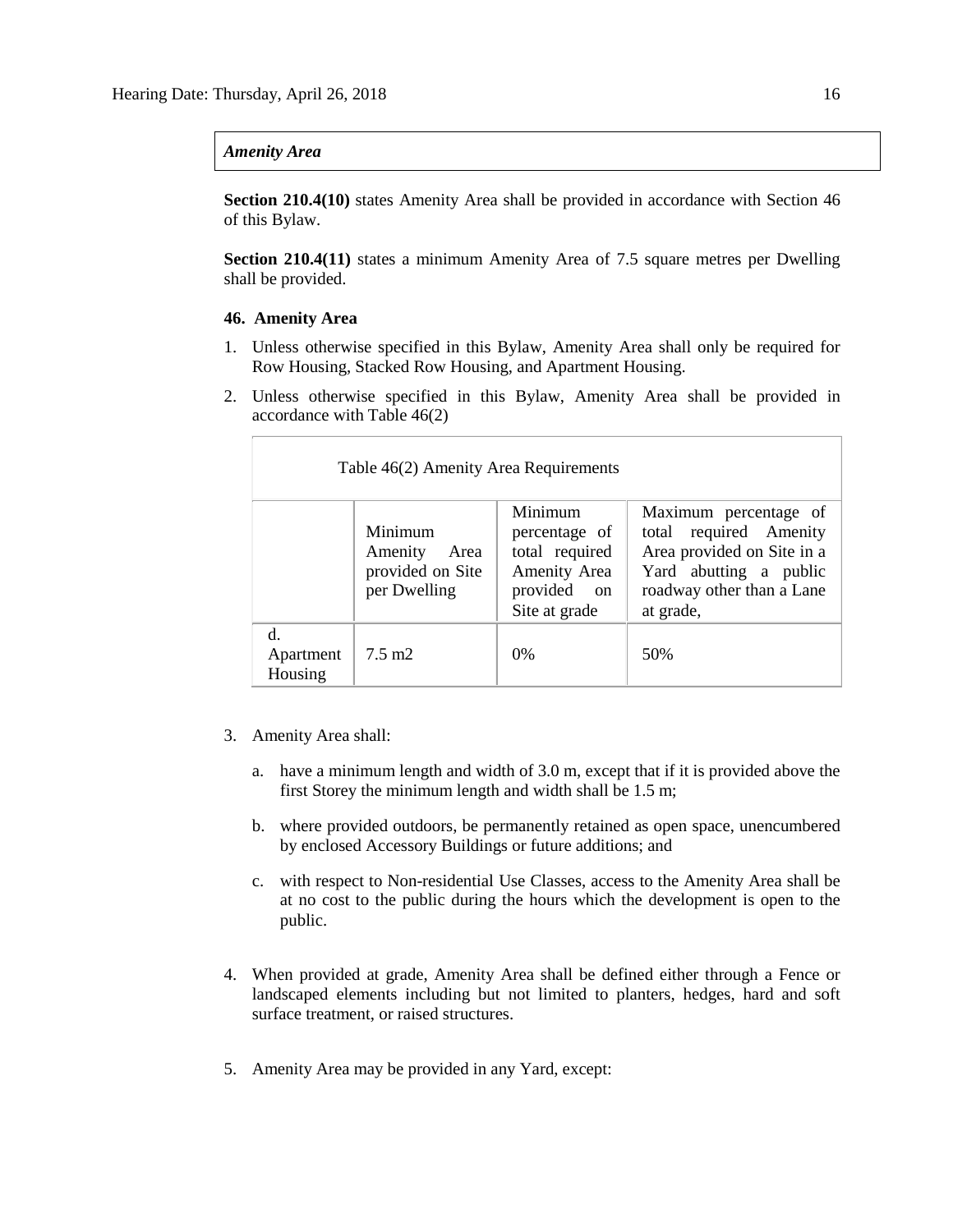- a. with respect to Residential Uses, required Amenity Area provided at grade in a Yard Abutting an arterial road, as identified in Bylaw 15101, being a Bylaw to Establish the Transportation System for the City of Edmonton, shall be Setback a minimum of 1.0 m from the Lot line Abutting the arterial road.
- 6. Amenity Area may be located within a required Separation Space, but only if it is intended for the private use of the Dwelling for which the Separation Space is provided.
- 7. For the purposes of calculating required Amenity Area for Group Homes or Lodging Houses with seven or more Sleeping Units, each Sleeping Unit shall be considered a Dwelling and Amenity Area shall be provided in accordance with the requirements in Table 46(2) for Apartment Housing.
- 8. Occupants of each Dwelling shall have access to at least the minimum amount of Amenity Area prescribed for the Dwelling type in which they reside, either as private or Common Amenity Area.
- 9. Where required Amenity Area is provided outdoors as Common Amenity Area, it shall be provided in areas of at least 50 m2 and, to the satisfaction of the Development Officer:
	- a. be conveniently located and accessible from the building(s) by all occupants;
	- b. where provided at grade, be clearly visible from above-grade windows;
	- c. have access to sunlight; and
	- d. include seating and artificial lighting.
- 10. Notwithstanding subsection  $46(9)(a)$ , where the total Amenity Area required on Site is less than 50 m2, outdoor Common Amenity Area shall be provided in areas of at least 30 m2.
- 11. Where required Amenity Area is provided indoors as Common Amenity Area, it shall, to the satisfaction of the Development Officer:
	- a. be provided in areas of at least 15 m2;
	- b. be separate from common circulation areas, including but not limited to lobbies, corridors, and vestibules; and
	- c. include furniture and fixtures that accommodate active or passive recreation.
- 12. Common Amenity Area provided indoors shall not be included in the calculation of Floor Area Ratio.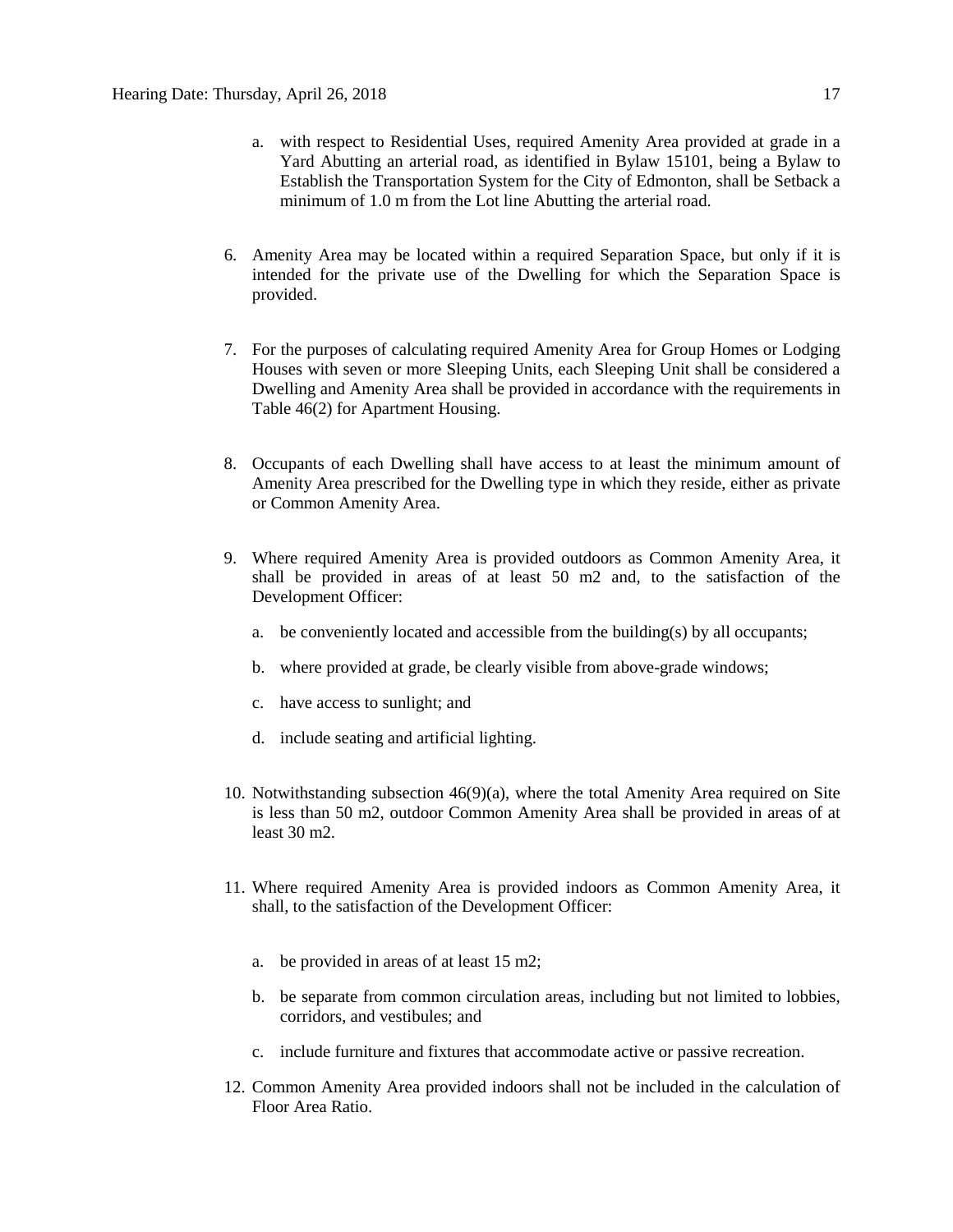# **Development Officer's Determination**

Amenity Area- Private Outdoor Amenity Area is 0 m, instead of 45 sm (823.4.3.a)

*Community Consultation*

Section 823.6 states the following:

- 1. When the Development Officer determines that a Development Permit application for the construction of new Apartment Housing or new Stacked Row Housing does not comply with the regulations contained in this Overlay:
	- a. the Development Officer shall send notice to the Recipient Parties specified in Table 823.6(2) to solicit comments directly related to the variance;
	- b. the Development Officer shall not render a decision on the Development Permit application until 21 days after notice has been sent, unless the Development Officer receives feedback from the specified Affected Parties in accordance with Table 823.6(2); and
	- c. the Development Officer shall consider any comments directly related to the proposed variance when determining whether to approve the Development Permit application in accordance with Section 11.2.

| <b>Tier</b><br><b>Number</b> | <b>Recipient Parties:</b>                                                                                                                                                                                                                          | <b>Affected Parties:</b>                                                                                                                                                                                                                   | Regulation proposed to be<br>varied     |
|------------------------------|----------------------------------------------------------------------------------------------------------------------------------------------------------------------------------------------------------------------------------------------------|--------------------------------------------------------------------------------------------------------------------------------------------------------------------------------------------------------------------------------------------|-----------------------------------------|
| Tier 1                       | The municipal address<br>and assessed owners of<br>land wholly or partly<br>located within<br>$\mathbf{a}$<br>distance of $60.0$ m of<br>the Site of the proposed<br>development and the<br>President of<br>each<br>applicable Community<br>League | The municipal address<br>and assessed owners of<br>land wholly or partly<br>located<br>within<br>a<br>distance of $60.0$ m of<br>the Site of the proposed<br>development and the<br>President of<br>each<br>applicable Community<br>League | $823.4(2)$ – Building design            |
| Tier 2                       | The municipal address<br>and assessed owners of<br>land Abutting the Site<br>and directly adjacent<br>across a Lane from the<br>Site of the proposed<br>development and the<br>President of<br>each<br>applicable Community<br>League              | The municipal address<br>and assessed owners of<br>land Abutting the Site<br>and directly adjacent<br>across a Lane from the<br>Site of the proposed<br>development                                                                        | Section $823.4(1)(d) - Side$<br>Setback |

# **Table 823.6(2)**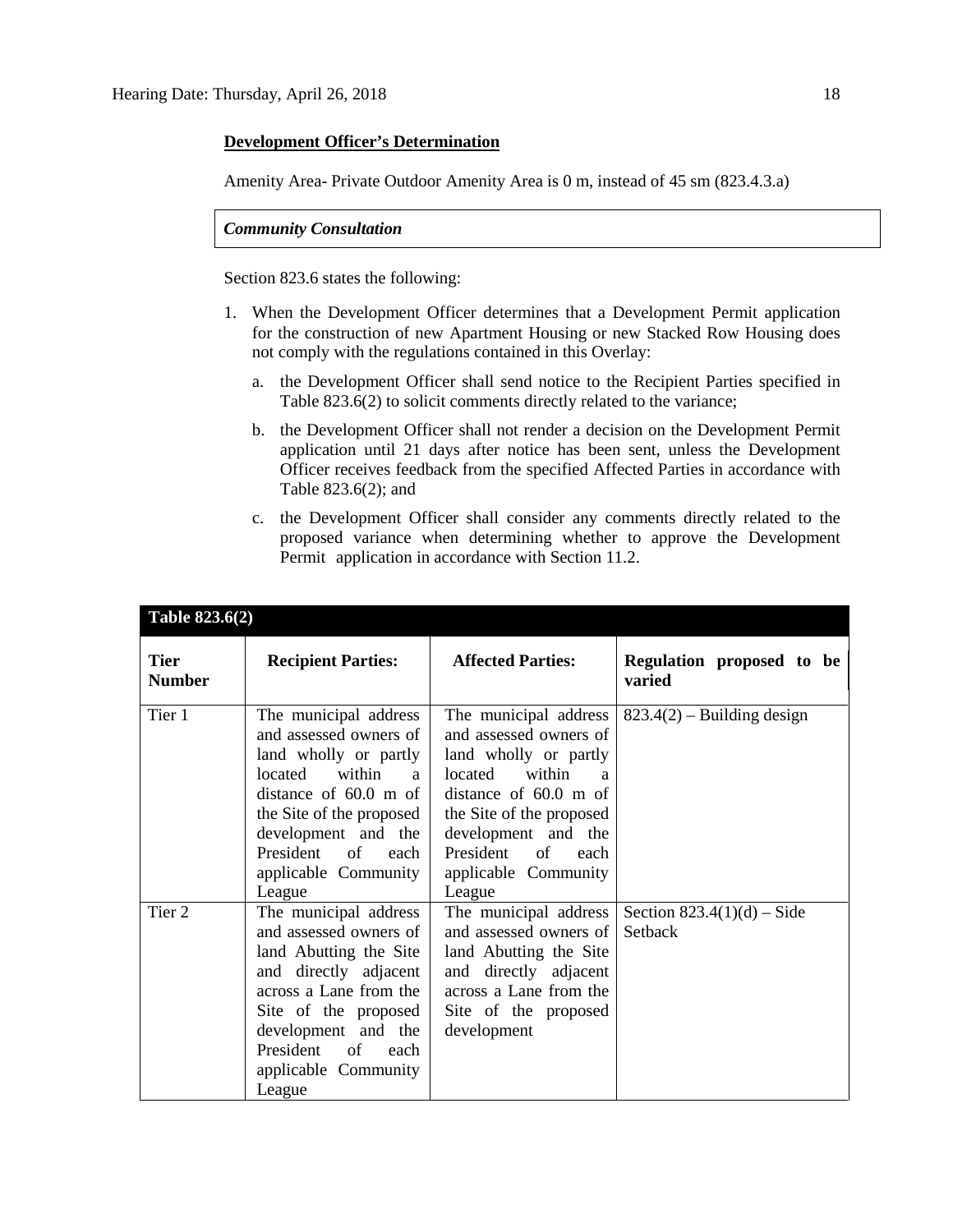# Notice to Applicant/Appellant

Provincial legislation requires that the Subdivision and Development Appeal Board issue its official decision in writing within fifteen days of the conclusion of the hearing. Bylaw No. 11136 requires that a verbal announcement of the Board's decision shall be made at the conclusion of the hearing of an appeal, but the verbal decision is not final nor binding on the Board until the decision has been given in writing in accordance with the *Municipal Government Act*.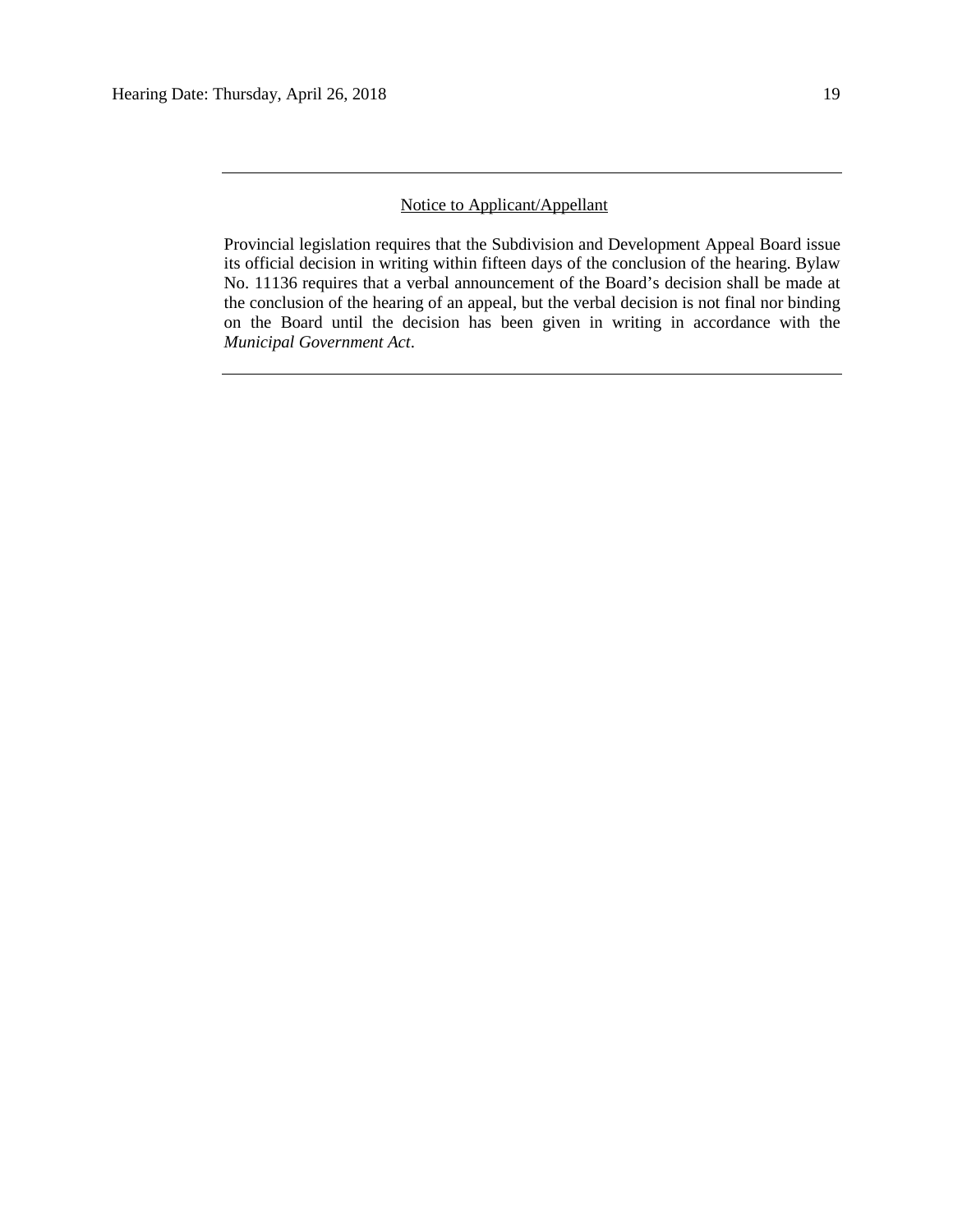| <b><i><u>amonton</u></i></b>                                                                                                                                                                                                                  | Project Number: 231617877-002<br><b>Application Date:</b><br>FEB 28, 2017 |  |  |  |  |  |
|-----------------------------------------------------------------------------------------------------------------------------------------------------------------------------------------------------------------------------------------------|---------------------------------------------------------------------------|--|--|--|--|--|
|                                                                                                                                                                                                                                               | March 29, 2018 at 10:25 AM<br>Printed:<br>1 of 2<br>Page:                 |  |  |  |  |  |
| <b>Application for</b>                                                                                                                                                                                                                        |                                                                           |  |  |  |  |  |
| <b>Major Development Permit</b>                                                                                                                                                                                                               |                                                                           |  |  |  |  |  |
| This document is a Development Permit Decision for the development application described below.                                                                                                                                               |                                                                           |  |  |  |  |  |
| <b>Applicant</b><br>Property Address(es) and Legal Description(s)<br>10016 - 153 STREET NW                                                                                                                                                    |                                                                           |  |  |  |  |  |
|                                                                                                                                                                                                                                               | Plan 1978ET Blk 22 Lot 7                                                  |  |  |  |  |  |
|                                                                                                                                                                                                                                               | <b>Specific Address(es)</b>                                               |  |  |  |  |  |
|                                                                                                                                                                                                                                               | Suite:<br>10016 - 153 STREET NW                                           |  |  |  |  |  |
|                                                                                                                                                                                                                                               | Suite:<br>10018 - 153 STREET NW                                           |  |  |  |  |  |
|                                                                                                                                                                                                                                               | Suite:<br>BSMT, 10016 - 153 STREET NW                                     |  |  |  |  |  |
|                                                                                                                                                                                                                                               | Suite:<br>BSMT, 10018 - 153 STREET NW                                     |  |  |  |  |  |
|                                                                                                                                                                                                                                               | Entryway: 10016 - 153 STREET NW                                           |  |  |  |  |  |
|                                                                                                                                                                                                                                               | Entryway: 10018 - 153 STREET NW                                           |  |  |  |  |  |
|                                                                                                                                                                                                                                               | Building: 10016 - 153 STREET NW                                           |  |  |  |  |  |
|                                                                                                                                                                                                                                               |                                                                           |  |  |  |  |  |
| <b>Scope of Application</b><br>To convert a Semi-detached House to 4 Dwellings of Apartment Housing.                                                                                                                                          |                                                                           |  |  |  |  |  |
| <b>Permit Details</b>                                                                                                                                                                                                                         |                                                                           |  |  |  |  |  |
|                                                                                                                                                                                                                                               |                                                                           |  |  |  |  |  |
| <b>Class of Permit:</b>                                                                                                                                                                                                                       | Contact Person:                                                           |  |  |  |  |  |
| Lot Grading Needed?: N/A<br>Gross Floor Area (sq.m.):<br>New Sewer Service Required: Y<br>NumberOfMainFloorDwellings: 2                                                                                                                       |                                                                           |  |  |  |  |  |
| Site Area (sq. m.): 686.92                                                                                                                                                                                                                    | Stat. Plan Overlay/Annex Area: Mature Neighbourhood Overlay               |  |  |  |  |  |
| I/We certify that the above noted details are correct.                                                                                                                                                                                        |                                                                           |  |  |  |  |  |
| Applicant signature:                                                                                                                                                                                                                          |                                                                           |  |  |  |  |  |
| <b>Development Application Decision</b>                                                                                                                                                                                                       |                                                                           |  |  |  |  |  |
| Refused                                                                                                                                                                                                                                       |                                                                           |  |  |  |  |  |
| <b>Reason for Refusal</b>                                                                                                                                                                                                                     |                                                                           |  |  |  |  |  |
| Site Area - The area of the site is 686.93 m2 instead of the minimum 800 m2 (Section 210.4.2)                                                                                                                                                 |                                                                           |  |  |  |  |  |
| Site Width - The width of the site is 15.23 m instead of the minimum 20 m (Section 210.4.3)                                                                                                                                                   |                                                                           |  |  |  |  |  |
| Side Setbacks for Apartment Housing-Setback on right side is 1.5 m and setback on left side is 1.46 m instead of the minimum 3<br>m on each sides (Section 823.4.1.d)                                                                         |                                                                           |  |  |  |  |  |
| Building Design-Entrances to lower level Dwellings are facing the side of the property instead of the public roadway (Section<br>823.4.2.a)                                                                                                   |                                                                           |  |  |  |  |  |
| Amenity Area- Private Outdoor Amenity Area is 0 m, instead of 45 sm (823.4.3.a)                                                                                                                                                               |                                                                           |  |  |  |  |  |
| <b>Rights of Appeal</b><br>The Applicant has the right of appeal within 14 days of receiving notice of the Development Application Decision, as outlined in<br>Chapter 24, Section 683 through 689 of the Municipal Government Amendment Act. |                                                                           |  |  |  |  |  |
|                                                                                                                                                                                                                                               |                                                                           |  |  |  |  |  |
| THIS IS NOT A PERMIT                                                                                                                                                                                                                          |                                                                           |  |  |  |  |  |
|                                                                                                                                                                                                                                               |                                                                           |  |  |  |  |  |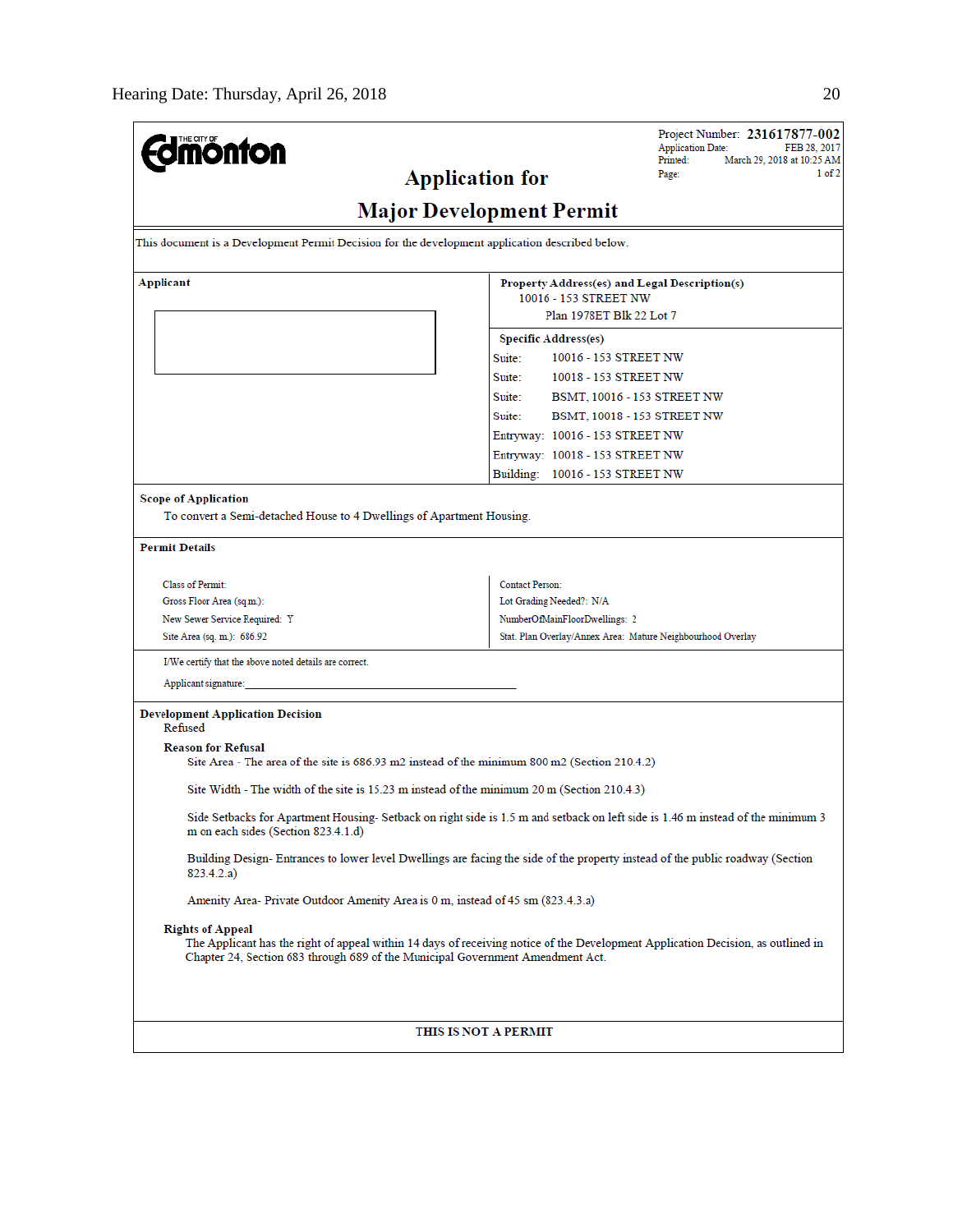| <b>dmonton</b>                                                                                                                                             |                                                                     | <b>Application for</b>                     |                      | <b>Application Date:</b><br>Printed:<br>Page: | Project Number: 231617877-002<br>FEB 28, 2017<br>March 29, 2018 at 10:25 AM<br>$2$ of $2$ |
|------------------------------------------------------------------------------------------------------------------------------------------------------------|---------------------------------------------------------------------|--------------------------------------------|----------------------|-----------------------------------------------|-------------------------------------------------------------------------------------------|
|                                                                                                                                                            |                                                                     | <b>Major Development Permit</b>            |                      |                                               |                                                                                           |
| Issue Date: Mar 05, 2018                                                                                                                                   |                                                                     | Development Authority: ANGELES, JOSELITO   |                      | Signature:                                    |                                                                                           |
| Fees<br>Major Dev. Application Fee<br>Sanitary Sewer Trunk Fund 2012+<br><b>Total GST Amount:</b><br><b>Totals for Permit:</b><br>(\$2,326.00 outstanding) | <b>Fee Amount</b><br>\$271.00<br>\$2,326.00<br>\$0.00<br>\$2,597.00 | <b>Amount Paid</b><br>\$271.00<br>\$271.00 | Receipt#<br>03950015 | <b>Date Paid</b><br>Feb 28, 2017              |                                                                                           |
|                                                                                                                                                            |                                                                     |                                            |                      |                                               |                                                                                           |
|                                                                                                                                                            |                                                                     |                                            |                      |                                               |                                                                                           |
|                                                                                                                                                            |                                                                     |                                            |                      |                                               |                                                                                           |
|                                                                                                                                                            |                                                                     |                                            |                      |                                               |                                                                                           |
|                                                                                                                                                            |                                                                     |                                            |                      |                                               |                                                                                           |
|                                                                                                                                                            |                                                                     |                                            |                      |                                               |                                                                                           |
|                                                                                                                                                            |                                                                     |                                            |                      |                                               |                                                                                           |
|                                                                                                                                                            |                                                                     |                                            |                      |                                               |                                                                                           |
|                                                                                                                                                            |                                                                     |                                            |                      |                                               |                                                                                           |
|                                                                                                                                                            |                                                                     |                                            |                      |                                               |                                                                                           |
|                                                                                                                                                            |                                                                     | THIS IS NOT A PERMIT                       |                      |                                               |                                                                                           |